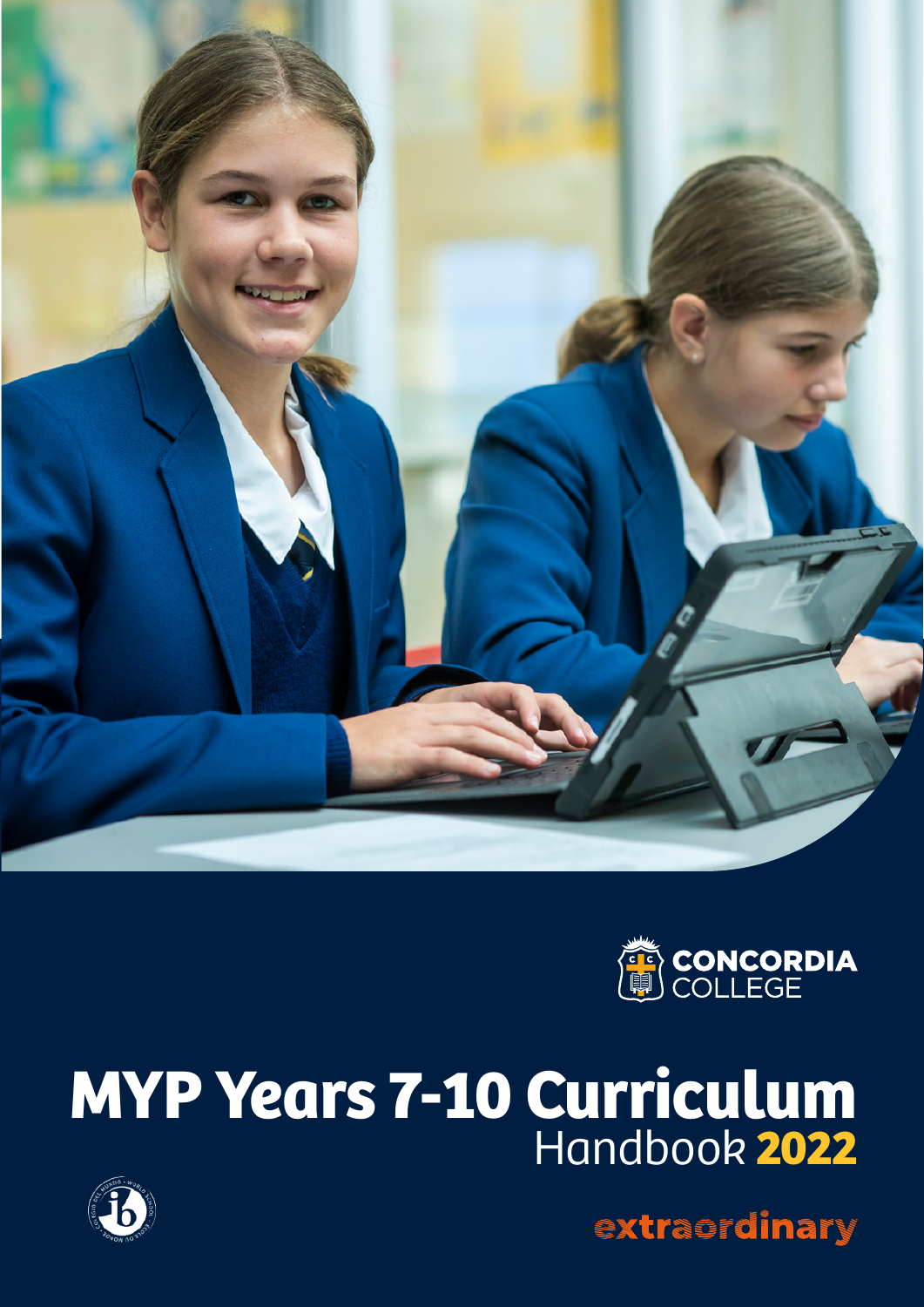# <span id="page-1-0"></span>Contents

| STEM (Science, Technology, Engineering & Mathematics) 20                                                                                                                                                                       |
|--------------------------------------------------------------------------------------------------------------------------------------------------------------------------------------------------------------------------------|
|                                                                                                                                                                                                                                |
|                                                                                                                                                                                                                                |
|                                                                                                                                                                                                                                |
|                                                                                                                                                                                                                                |
|                                                                                                                                                                                                                                |
| Physical and Health Education (and according to the control of the state of the state of the state of the state of the state of the state of the state of the state of the state of the state of the state of the state of the |
|                                                                                                                                                                                                                                |
|                                                                                                                                                                                                                                |
|                                                                                                                                                                                                                                |
|                                                                                                                                                                                                                                |
|                                                                                                                                                                                                                                |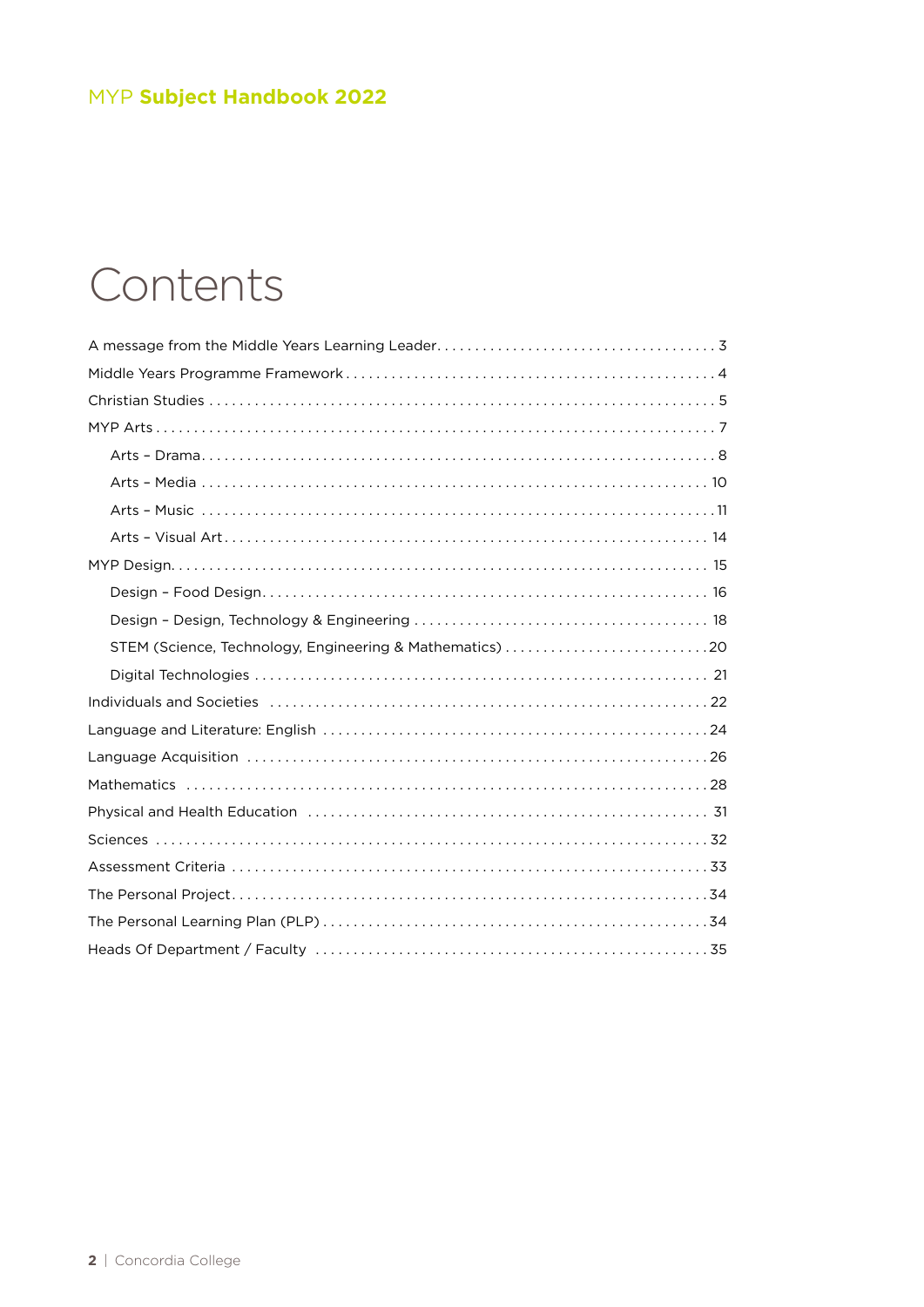# <span id="page-2-0"></span>A message from the Middle Years Learning Leader

Dear Year 7 - 10 Students and Parents/Caregivers,

We welcome you to the Concordia College Middle School. As you embark on your transition into high school, the ability to experience a holistic and broad range of studies is crucial for your development as a life-long learner. Through the International Baccalaureate Middle Years Programme (MYP) you will be able to develop a breadth of skills across and within a range of subject disciplines. The interconnected nature of the curriculum offerings will allow you to embody the Learner Profile, becoming knowledgeable, caring, principled, balanced, open-minded, thinkers, communicators, reflective, inquirers and risk-takers (courageous) of your learning.

The aim of this resource is to provide key information in relation to the curriculum offerings and elective choices in the MYP. You will also find information regarding the Personal Project, the culminating project that showcases student growth and learning in an independent task and the Personal Learning Plan, the first SACE subject for year 10 students to begin their transition into Senior School.

You can also contact the following key teachers if you have any further questions:

| <b>The Arts</b>                   |                  |
|-----------------------------------|------------------|
| Art:                              | Ms Jane Robson   |
| Drama:                            | Ms Zoe Tidemann  |
| Music:                            | Mr Mat Noble     |
| Design                            |                  |
| Design, Technology & Engineering: | Mr Shane Beitz   |
| Food Design:                      | Ms Hannah Rosie  |
| Media:                            | Ms Chrissie File |
| Digital Technologies:             | Mr Matthew Smart |

We look forward to working closely with all our students and their families within the MYP, providing students a robust and holistic curriculum that allows for understanding of where strengths and passions may lie for their aspirations after school.

#### **Ms Emily Johnson**

Middle Years Learning Leader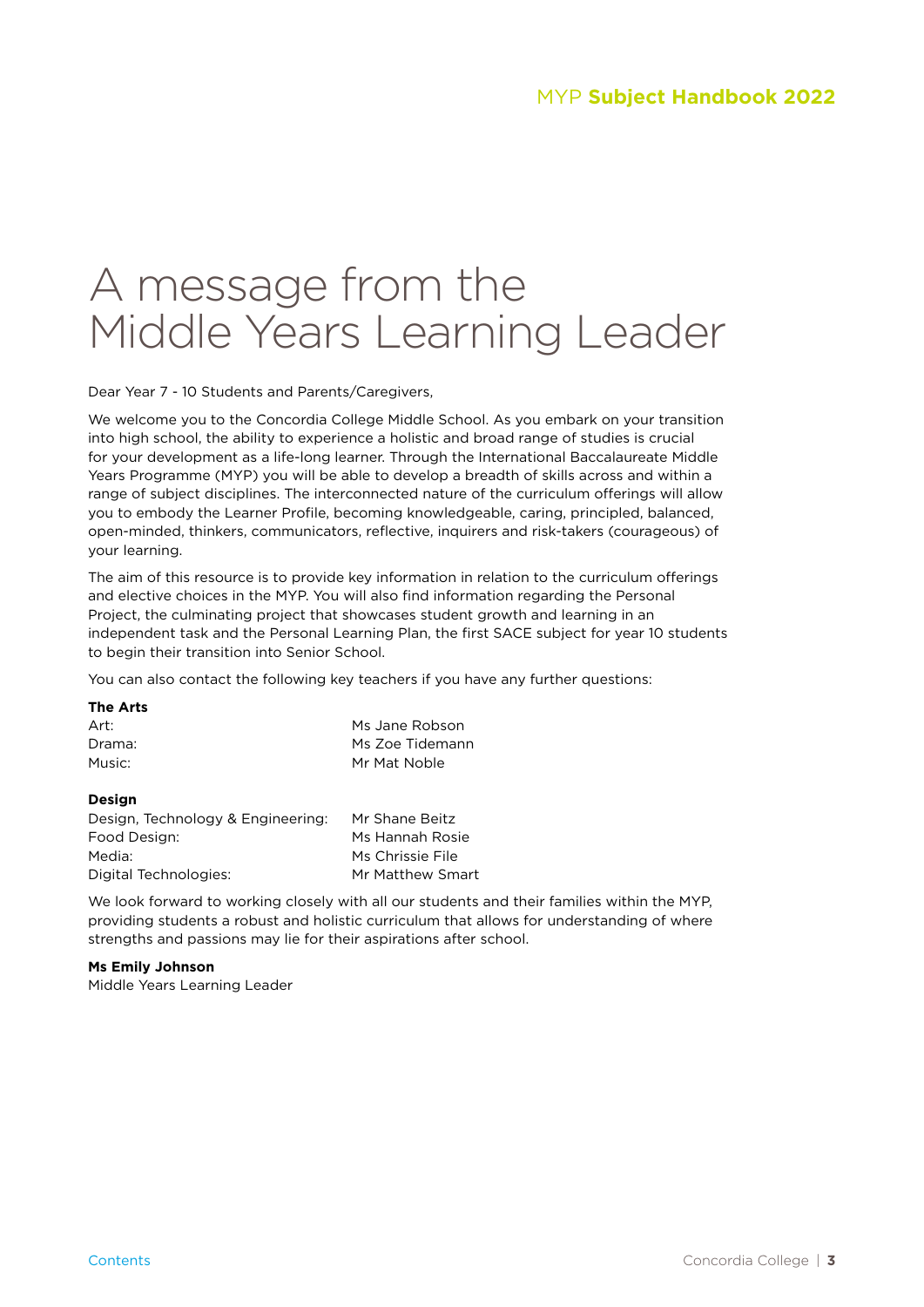### <span id="page-3-0"></span>Middle Years Programme Framework

The IB MYP is the curriculum framework studied by students from Year 7 – 10

| <b>Learning Areas</b>                      | Year <sub>7</sub><br>Year <sub>8</sub>                                                                                                                                                                                                                               | Year 9                                                                                                                                                                                                                                                                                                                               | Year 10                                                                                                                                                                                                                                                                                                                                                   |
|--------------------------------------------|----------------------------------------------------------------------------------------------------------------------------------------------------------------------------------------------------------------------------------------------------------------------|--------------------------------------------------------------------------------------------------------------------------------------------------------------------------------------------------------------------------------------------------------------------------------------------------------------------------------------|-----------------------------------------------------------------------------------------------------------------------------------------------------------------------------------------------------------------------------------------------------------------------------------------------------------------------------------------------------------|
| <b>Arts &amp; Design</b>                   | 'Arts' Trimester Rotations                                                                                                                                                                                                                                           | 4 x Semester Choices:                                                                                                                                                                                                                                                                                                                | 2 x Full Year Choices:                                                                                                                                                                                                                                                                                                                                    |
|                                            | of:<br>Visual Art<br>٠<br>Drama<br>٠<br>Music<br>٠<br><b>Special Interest Music</b><br>٠<br>(studied off-line by<br>selected students)<br>'Design' Trimester<br>Rotations of:<br>+ Design, Technology &<br>Engineering<br>Food Design<br>٠<br>+ Digital Technologies | Arts Subjects:<br>Drama<br>٠<br>+ Music OR Special<br>Interest Music (Full<br>Year only)<br>Visual Art<br>÷.<br>Design Subjects:<br>+ Design, Technology &<br>Engineering<br>+ Digital Technologies<br>(Semester only)<br>+ Food Design<br>NOTE: Students must<br>choose at least ONE<br>semester of study from<br>each subject area | Arts Subjects:<br>Drama<br>٠<br>Media<br>٠<br>+ Music OR Special Interest<br>Music (Full Year only)<br>Visual Art<br>٠<br>+ Visual Art - Design<br>Design Subjects:<br>+ Design, Technology &<br>Engineering<br>+ Digital Technologies<br>+ Food Design<br>+ STEM<br>NOTE: There are no<br>restrictions in students<br>choosing from the subject<br>areas |
| <b>Christian Studies</b>                   | Full Year at each Year Level                                                                                                                                                                                                                                         |                                                                                                                                                                                                                                                                                                                                      |                                                                                                                                                                                                                                                                                                                                                           |
| <b>Individuals &amp;</b><br><b>Society</b> | Full Year at each Year Level                                                                                                                                                                                                                                         | Semester of each HISTORY and GEOGRAPHY<br>at each Year Level                                                                                                                                                                                                                                                                         |                                                                                                                                                                                                                                                                                                                                                           |
| Language &<br><b>Literature</b>            | Full Year at each Year Level                                                                                                                                                                                                                                         |                                                                                                                                                                                                                                                                                                                                      |                                                                                                                                                                                                                                                                                                                                                           |
| Language<br><b>Acquisition</b>             | Full Year of either<br><b>CHINESE or GERMAN</b><br>language will be continued<br>through MYP                                                                                                                                                                         | Continue studying Full Year of GERMAN or<br><b>INDONESIAN at each Year Level</b>                                                                                                                                                                                                                                                     |                                                                                                                                                                                                                                                                                                                                                           |
| <b>Mathematics</b>                         | Full Year at each Year Level                                                                                                                                                                                                                                         |                                                                                                                                                                                                                                                                                                                                      | Full Year of either:<br><b>Extension Mathematics</b><br>٠<br>Mathematics<br>٠<br><b>Mathematics Essentials</b>                                                                                                                                                                                                                                            |
| <b>Physical Education</b>                  | Full Year at each Year Level                                                                                                                                                                                                                                         |                                                                                                                                                                                                                                                                                                                                      |                                                                                                                                                                                                                                                                                                                                                           |
| <b>Sciences</b>                            | Full Year at each Year Level                                                                                                                                                                                                                                         |                                                                                                                                                                                                                                                                                                                                      | Full Year of either:<br><b>General Science</b><br>٠<br>Scientific Studies<br>٠                                                                                                                                                                                                                                                                            |

Interdisciplinary units are incorporated at every year level, where students will study the same topic across 2 or more subject areas. These have specific assessment criteria that address both subject specific knowledge, as well as students' ability to combine and transfer understanding, knowledge and skills.

At Year 10 level, all students undertake the Personal Project, a requirement of the MYP and culminating activity allowing students to develop and research based on personal interest. This involves approximately 25 hours of individual planning and action, with a supervisor allocated to each student for guidance.

Year 10 students also complete the Personal Learning Plan (PLP), a compulsory SACE Stage 1 subject (10 credits). The PLP is delivered as part of the Year 10 Pastoral Care Program by the Year 10 Pastoral Leader.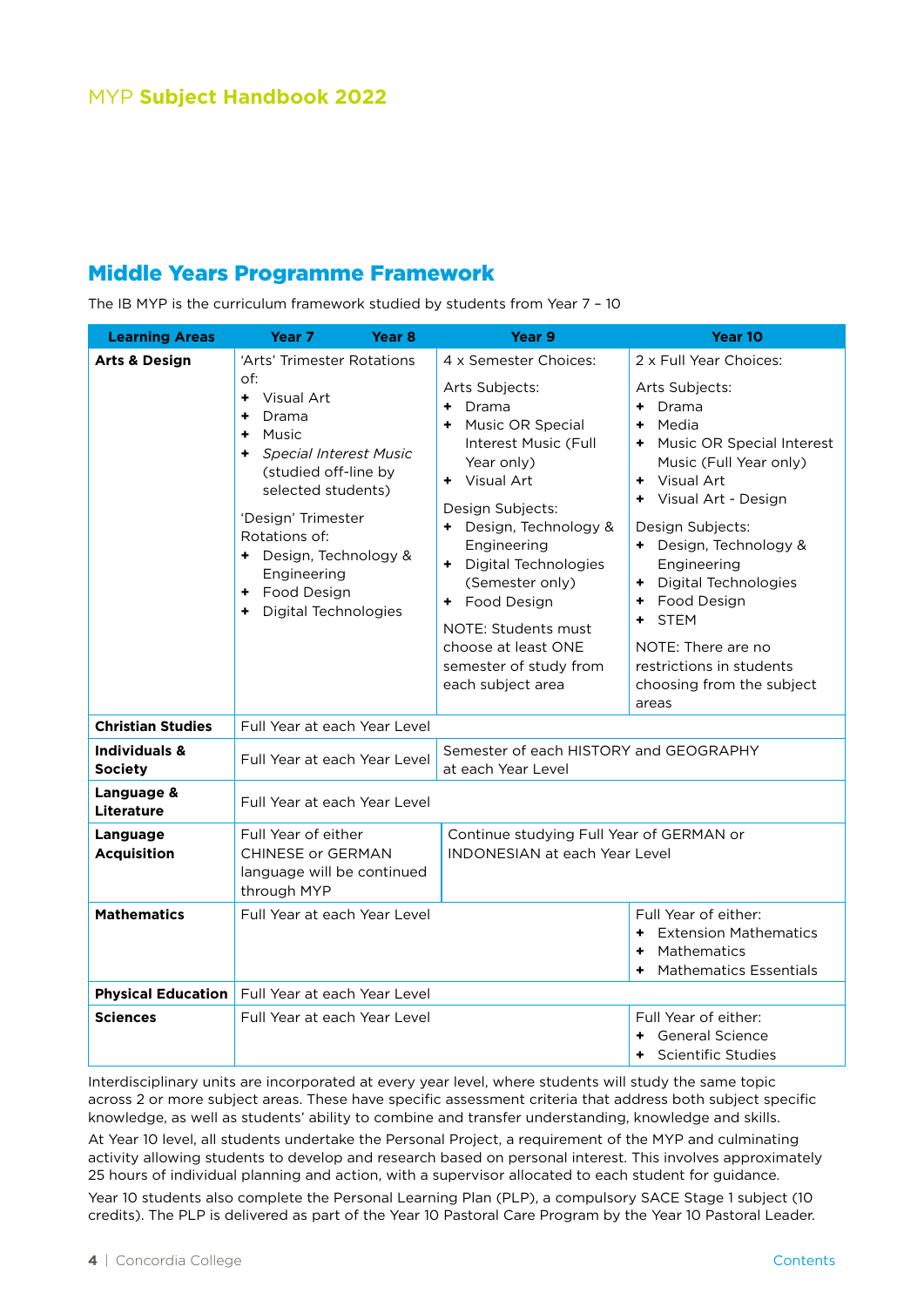#### <span id="page-4-0"></span>Christian Studies

#### **Overview**

At Concordia the Middle School Christian Studies courses have been developed using Lutheran Education Australia's *Christian Studies Curriculum Framework*. The subject aims to stimulate and challenge each student so as to develop their knowledge and understanding of, and ability to analyse, religious thought, belief and faith, focusing particularly on the three monotheistic religions; Judaism, Christianity and Islam. Christian Studies does not assume Christian faith in the student.

It provides opportunities for students to express faith, but does not overtly or covertly put pressure on them to do so. It is accessible and inclusive for all students, regardless of their beliefs, experiences, background, needs and skills.

#### **Aims**

Through the study of Christian Studies students will learn to:

- **+** gain a clear understanding and appreciation of the Christian story through an exploration of the biblical text and Christian literature
- **+** gain a clear understanding of the religious, philosophical and spiritual beliefs and commitments that underpin people's life and worldview
- **+** become articulate, empathic and discerning members of their community
- **+** listen to and identify the issue underlying discussion
- **+** enter into open, respectful dialogue with people whose religious, philosophical and ethical views are different from their own
- **+** present an informed, well defended personal position

| Year 7                                   |                                                                                                                                                                                                                                   |
|------------------------------------------|-----------------------------------------------------------------------------------------------------------------------------------------------------------------------------------------------------------------------------------|
| The Magician's Nephew                    | Students explore the themes of the prequel to the Narnia series.                                                                                                                                                                  |
| CS Lewis                                 | Students investigate the life of CS Lewis.                                                                                                                                                                                        |
| Relationships                            | Students explore the parables in Luke's Gospel and analyse what these stories<br>can tell us about relationships.                                                                                                                 |
| Leadership                               | Students explore the various capacity of leaders in the Bible.                                                                                                                                                                    |
| Year <sub>8</sub>                        |                                                                                                                                                                                                                                   |
| The Gospel of Matthew                    | Examine the Beatitudes and their application for life.                                                                                                                                                                            |
| The Chronicles of Narnia<br>and CS Lewis | Students examine and reflect on the impact of sin, evil and grace in the world.<br>Students explore the life and writings of C.S. Lewis                                                                                           |
| The Abrahamic Religions                  | Students examine the three monotheistic religions of the world and their<br>relationship to Abraham.                                                                                                                              |
| Exodus                                   | Students analyse Christian beliefs about the ways God reveals himself as one<br>God while making careful analysis of cultural and historical concepts of the<br>Bible and develop skills for examining scripture and its purpose. |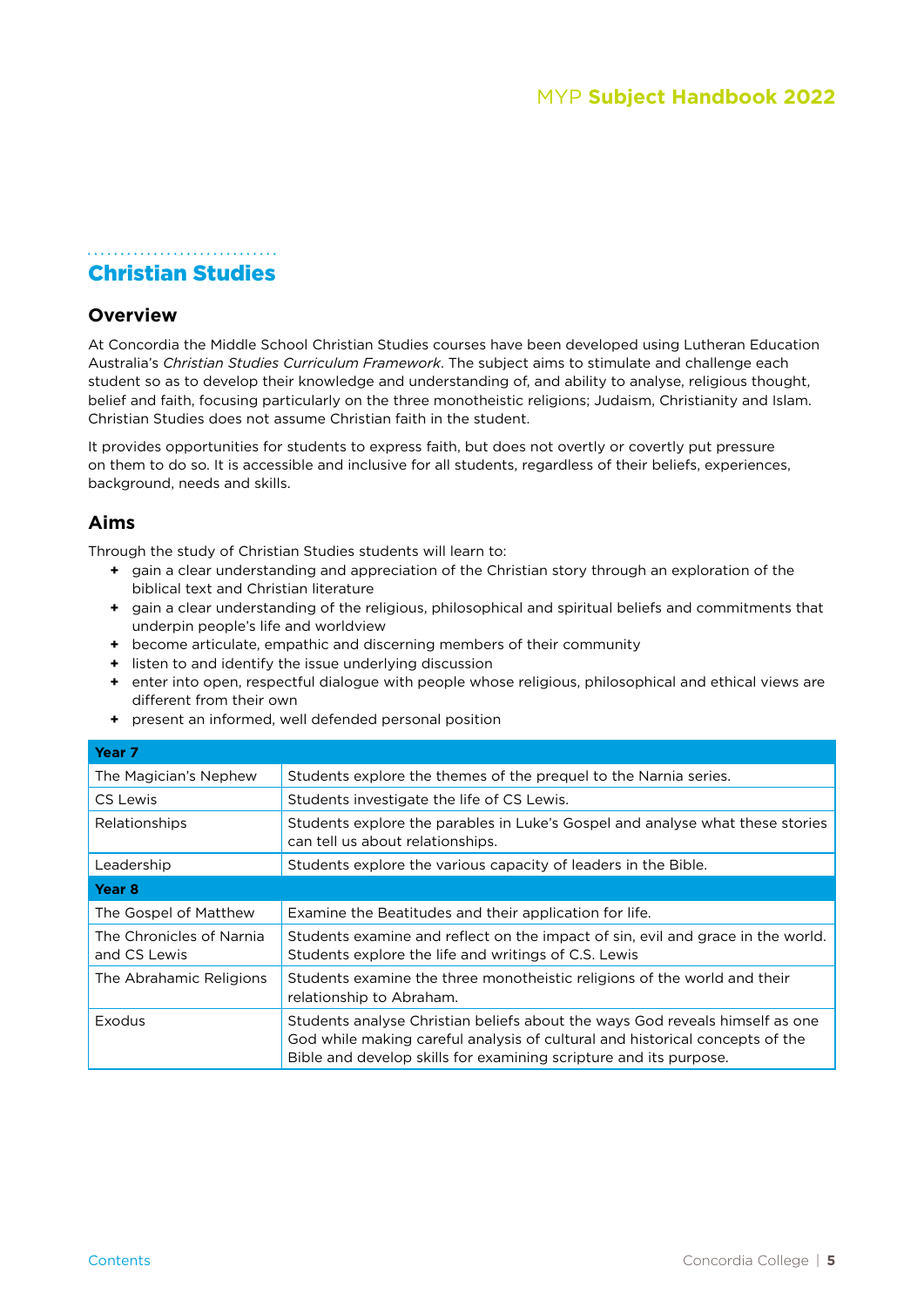| Year 9             |                                                                                                                                                                                                                                    |
|--------------------|------------------------------------------------------------------------------------------------------------------------------------------------------------------------------------------------------------------------------------|
| The Gospel of Mark | Students analyse and reflect on the identity and message of Jesus the Christ<br>and critically discuss the nature and purpose of the Bible as God's inspired<br>word and its relevance to Christians in a contemporary context.    |
| The Book of Hosea  | Students explore the Christian belief that individuals are to be responsible to<br>God, self and others and apply Christian stewardship to social and political.<br>environmental and economic issues.                             |
| Wisdom             | Students evaluate wisdom as a source of guidance for their lives, reflect on<br>life and the role wisdom plays in it and investigate sources of biblical wisdom<br>(Ecclesiastes, Proverbs)                                        |
| Creation           | Students examine how humanity constructs knowledge, critically examine<br>the use of evidence in the formation of knowledge and explore the Creation<br>narrative                                                                  |
| Year 10            |                                                                                                                                                                                                                                    |
| The Nature of God  | Students analyse how actions reveal character, examine the nature of God as<br>seen in Genesis 3, 4, 6 and 11, evaluate the nature of people based on their<br>actions, and review the character of humans based on their actions. |
| Worship            | Students explore the nature of Christian worship, particularly in relation to the<br>way in which God serves humanity by giving it access to his presence.                                                                         |
| Access             | Students examine the relationship between access and value                                                                                                                                                                         |
| Who is Jesus       | Students historically, Biblically, traditionally examine the person of Jesus                                                                                                                                                       |
| 1 Corinthians      | Students investigate the message of Paul to the church of Corinth with<br>particular focus on its relevance to today                                                                                                               |
| Right and Wrong    | Students explore the difficulties of determining right and wrong                                                                                                                                                                   |

Assessment procedures in Christian Studies are consistent with those used in the International Baccalaureate Middle Years Programme. Note that not all assessment criteria are necessarily addressed in every task or assessment period.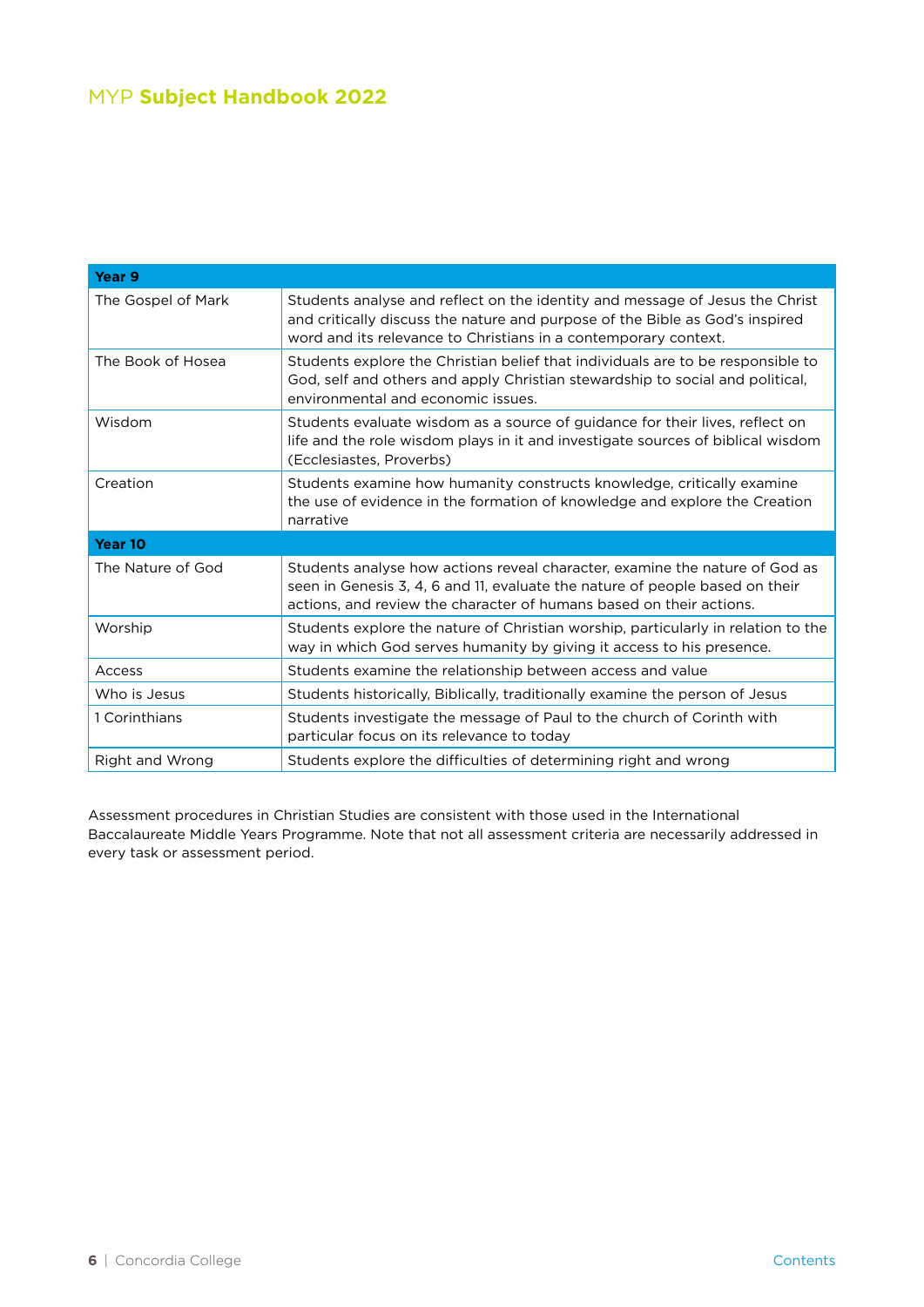# <span id="page-6-0"></span>MYP ARTS

In MYP arts, students function as artists as well as learners of the arts. Artists have to be curious. By developing curiosity about themselves, others and the world, students become effective learners, inquirers and creative problem-solvers. Students create, perform and present arts in ways that engage and convey feelings, experiences and ideas. Through this practice, students acquire new skills and master those developed in prior learning.

#### **Aims**

The aims of MYP arts are to encourage and enable students to:

- **+** create and present art
- **+** develop skills specific to the discipline
- **+** engage in a process of creative exploration and (self-) discovery
- **+** make purposeful connections between investigation and practice
- **+** understand the relationship between art and its contexts
- **+** respond to and reflect on art
- **+** deepen their understanding of the world.

#### **MYP Arts Subject at Concordia:**

At Concordia, MYP Arts consists of the following learning areas:

- **+** Visual Art
- **+** Music AND Special Interest Music
- **+** Media
- **+** Drama

More information regarding each of these subjects is included in the preceding pages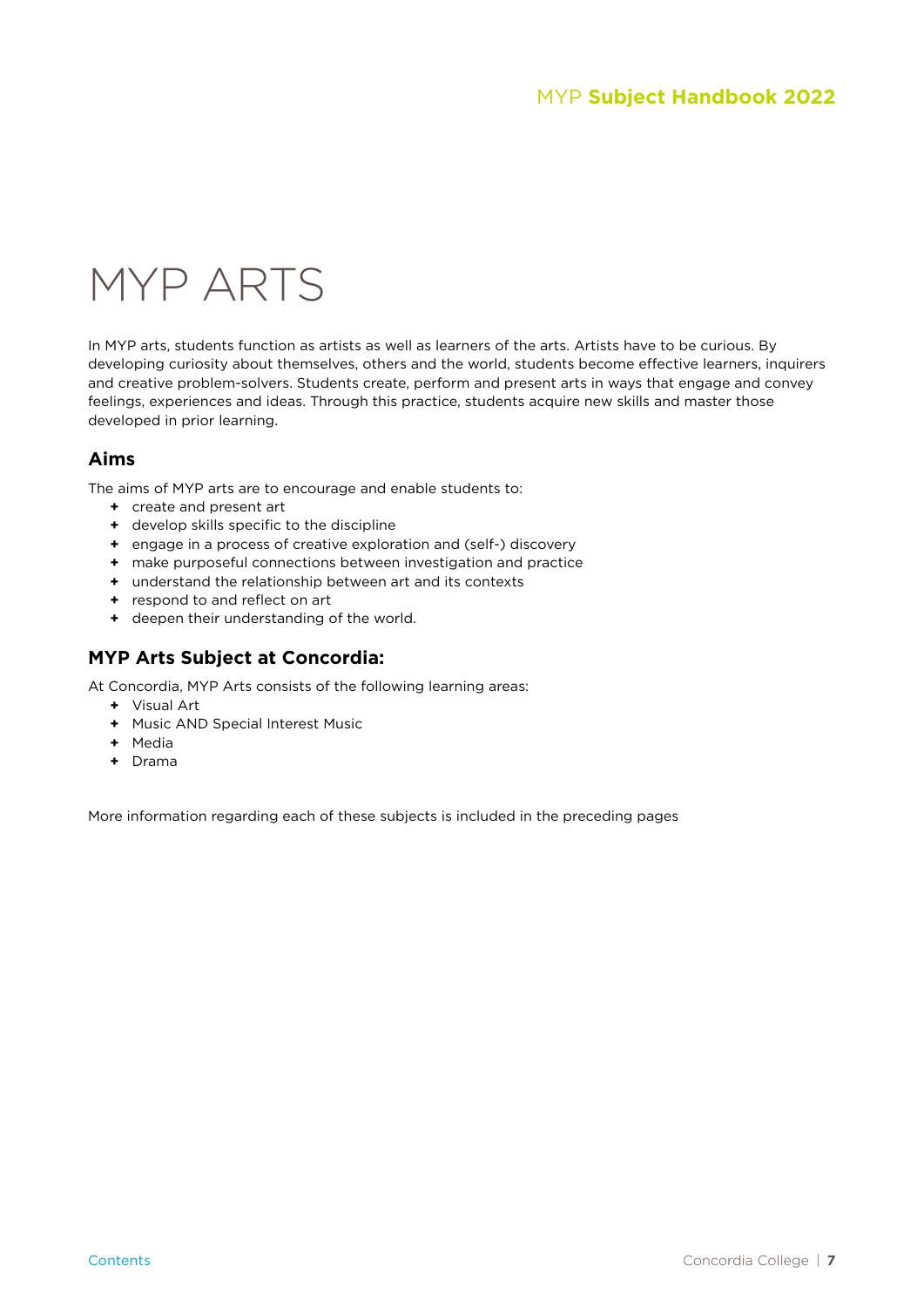### <span id="page-7-0"></span>

### Arts – Drama

#### **Overview**

MYP Drama develops theatre and life skills. Through experiential learning, the subject aims to give students an understanding of human behaviour and the human condition in the context of the artform of Drama.

Drama is a dynamic, collaborative and live art form and at the centre of all learning are the transferable skills of communication, creativity, collaboration and critical thinking. Through a range of individual and collaborative tasks, students use these skills to explore the elements of drama which in turn create meaning on stage – role and character, relationships, situation, voice, movement, focus, tension, space, time, language, symbol, audience, mood and atmosphere.

Each unit of inquiry encourages a theoretical and practical exploration, that culminate into performance pieces. Students are encouraged to develop their self-confidence through these performances and then to reflect upon the process and outcomes of their experiences. They express shared beliefs, record experiences, present concepts and explore personal opinions and feelings. Through reflection and the opportunity to explore local and global issues and cultural traditions, students gain insight into others' lives and their own and develop social and artistic perspectives.

#### **Year 7 and 8 Course Outline**

In Year 7 and 8, students experience the art form of Drama in a trimester unit of study. They explore the elements of drama, improvisation, scripted drama and playbuilding and devising. Knowledge and skills develop in sophistication over their 2 trimester learning experience.

#### **Aims**

In Years 7 and 8 Drama, students:

- **+** learn about and develop their understanding of the elements of drama
- **+** develop confidence and self esteem
- **+** shape drama for audiences using narrative and non-narrative dramatic forms and production elements
- **+** draw on drama from a range of cultures, times and locations as they experience drama
- **+** explore meaning and interpretation, forms and elements including voice, movement, situation, space and time, and tension as they make and respond to drama
- **+** maintain safety in dramatic play and in interaction with other actors
- **+** understand the contemporary and historical influence of Drama and how it helps us to understand our place in society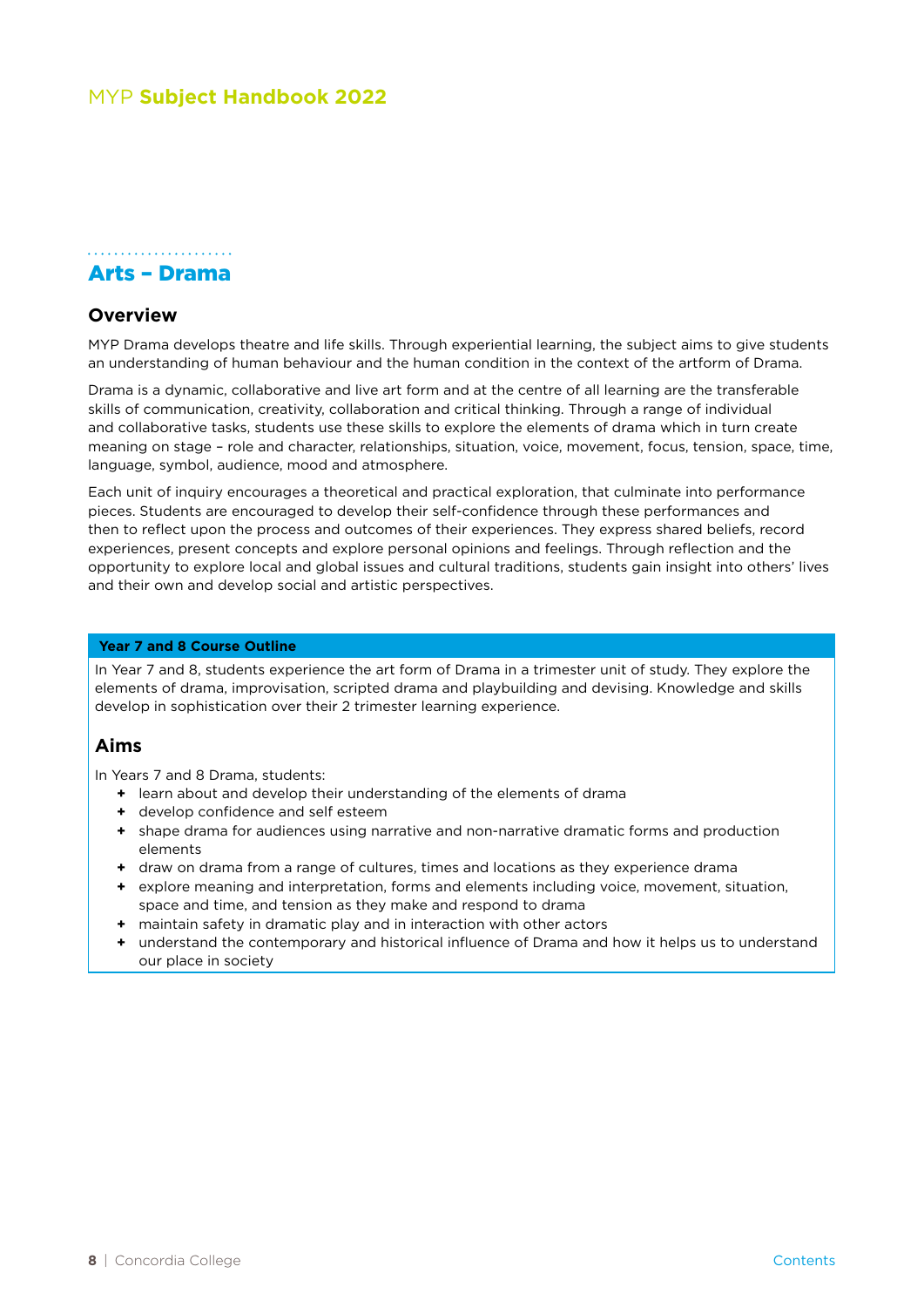#### **Year 9 and 10 Drama Course Outline**

In Year 9, students choose to engage in a one or two semester program of Drama. In Year 10, students engage in a full year of study of Drama. Across both years, students experience units of study that explore dramatic forms, performance styles and historic, cultural and social contexts in an experiential, collaborative and creative way.

In Year 9 and 10 Drama, students link classroom learning to real world industry experience. There is a deliberate focus on the student as artist and ongoing engagement with professional live theatre and workshops facilitated by professional artists from companies such as SAYArts, Slingsby, Windmill Theatre Company and The State Theatre Company.

#### **Aims**

In Year 9 and 10 Drama, students:

- **+** refine and extend their understanding of the elements of drama
- **+** develop confidence and self esteem
- **+** draw on drama from a range of cultures, times and locations as they experience drama
- **+** explore meaning and interpretation, forms and elements, and social, cultural and historical influences of drama as they make and respond to drama
- **+** evaluate actors' success in expressing the directors' intentions and the use of expressive skills in drama they view and perform
- **+** build on their understanding of the roles of artists and audiences as they engage with more diverse performances
- **+** understand the contemporary and historical influence of Drama and how it helps us to understand our place in society

#### **Units Of Study**

Units of Study develop sequentially from Years 7 to 10 and explore the artform of drama using historic and contemporary lenses. MYP Key Concepts, Related Concepts and Global Contexts are experienced by students in relation to inquiry questions.

| <b>Year 7 Drama</b>          | <b>Year 8 Drama</b>          | <b>Year 9 Drama</b>                       | Year 10 Drama                            |
|------------------------------|------------------------------|-------------------------------------------|------------------------------------------|
| Elements of Drama            | Elements of Drama            | Voice                                     | Individual Performance                   |
| Playbuilding and<br>Devising | Playbuilding and<br>Devising | Playbuilding and<br>Devising              | Playbuilding and<br>Devising             |
| Scripted Drama               | <b>Scripted Drama</b>        | Script to Stage                           | Realism and Scripted<br>Drama            |
| Improvisation                | Improvisation                | Melodrama                                 | Greek, Medieval and<br>Elizabethan Drama |
|                              |                              | Comedy and Clowning                       | Commedia dell'arte                       |
|                              |                              | Physical Theatre and<br>Creative Movement | Elements of Production                   |
|                              |                              | Responding to Drama                       | Responding to Drama                      |

#### **Assessment**

Assessment in Drama is ongoing and based on both process- collaborative or individual- and performance. Our specialist Drama staff provide continuous reporting for all students and reflect on their achievements through formative and summative frameworks. Students reflect on their own learning throughout units of study in a Process Journal and engage with elements of digital media to document their learning journeys.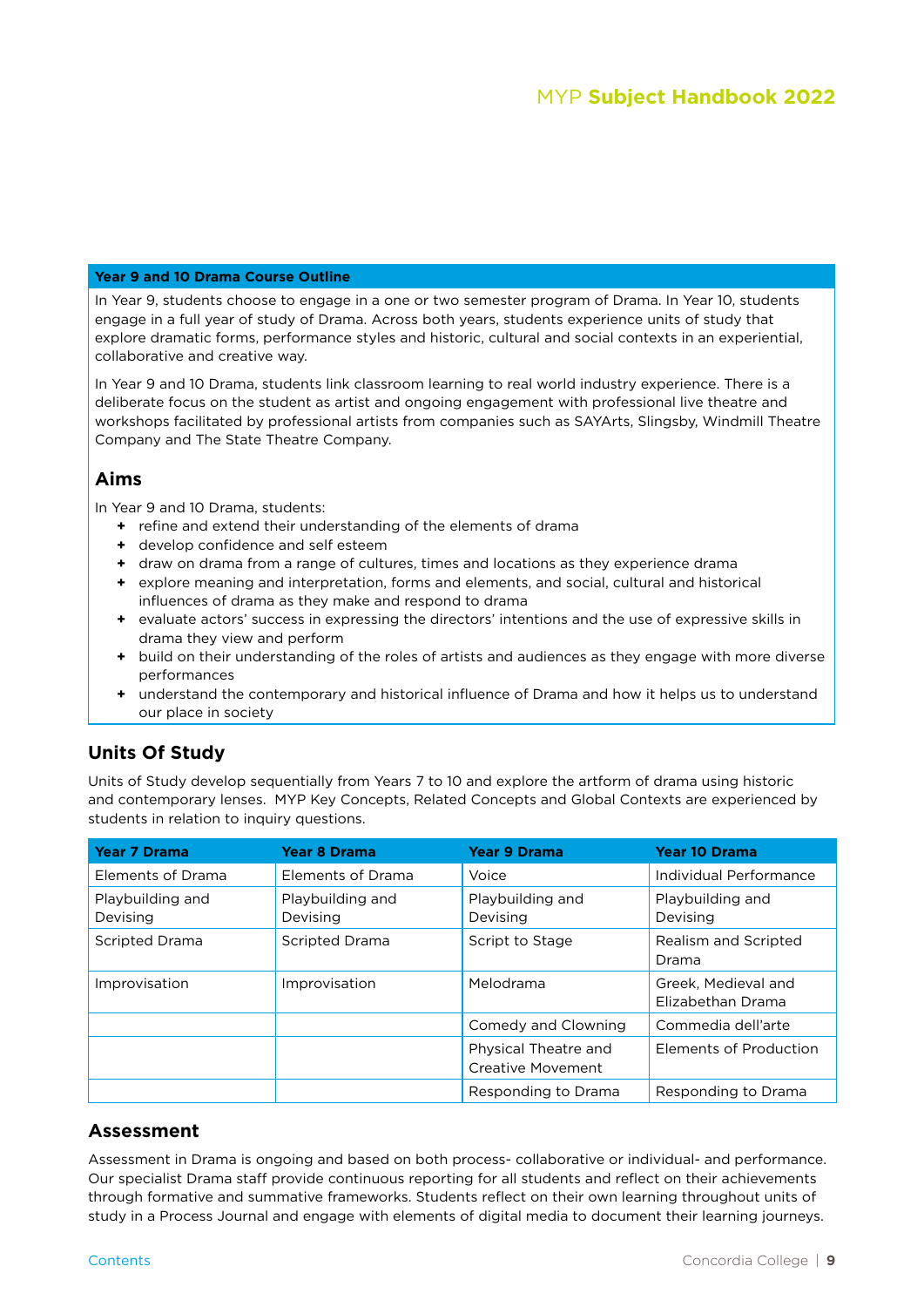#### <span id="page-9-0"></span>Arts – Media

#### **Overview**

Media supports students to develop their knowledge, understanding and practical skills to ensure that, individually and collaboratively they:

- **+** can participate in, experiment with and interpret the media-rich culture and communications practices that surround them
- **+** can think creatively and critically, to explore perspectives in Media as both producers and consumers
- **+** develop a sense of curiosity and discovery as they explore imagery, text and sound to express ideas, concepts and stories for different audiences
- **+** develop knowledge and understanding of their active participation in existing and evolving local and global Media cultures
- **+** develop practical skills in working with a range of industry-standard Media technologies and software
- **+** develop an awareness of Media associated environmental & social issues

| Year 10                                 |                                                                                                                                                                                                                                                                                                                                                                                                                                                                                                   |
|-----------------------------------------|---------------------------------------------------------------------------------------------------------------------------------------------------------------------------------------------------------------------------------------------------------------------------------------------------------------------------------------------------------------------------------------------------------------------------------------------------------------------------------------------------|
| Unit 1: Advertising                     | Students understand the pre-planning and process-requirements of<br>$+$<br>filmmaking e.g. storyboarding, shot-lists etc<br>They develop basic practical skills linked to camera functions/techniques<br>٠<br>and editing<br>+ Students explore a variety of advertising techniques to understand what<br>makes an advert memorable/successful, before working collaboratively to<br>produce their own<br>Students evaluate their product and personal contribution to the project<br>$\ddotmark$ |
| Unit 2: Documentary                     | Students examine the history of documentaries and analyse a range of<br>$\ddot{\phantom{1}}$<br>examples to inform their own planning<br>Students further develop their practical camera/audio and editing skills<br>+ Students work collaboratively and liaise with external companies/<br>individuals, to create a short documentary film<br>Students evaluate their product and reflect upon what they have learnt<br>$\ddot{\phantom{1}}$                                                     |
| Unit 3: Television Studio<br>Production | Alongside creating an appropriate title sequence, students research, plan<br>and produce a television program about a topic of their choosing.<br>Students develop skills and understanding in television studio roles,<br>$\ddot{\phantom{1}}$<br>equipment and production processes                                                                                                                                                                                                             |
| Unit 4: Photography                     | + Students learn about different photographic techniques/functions of the<br>camera, and how to digitally manipulate photographs<br>Students use the photography they produce to create a website that<br>$\ddot{\phantom{1}}$<br>showcases their developing skills                                                                                                                                                                                                                               |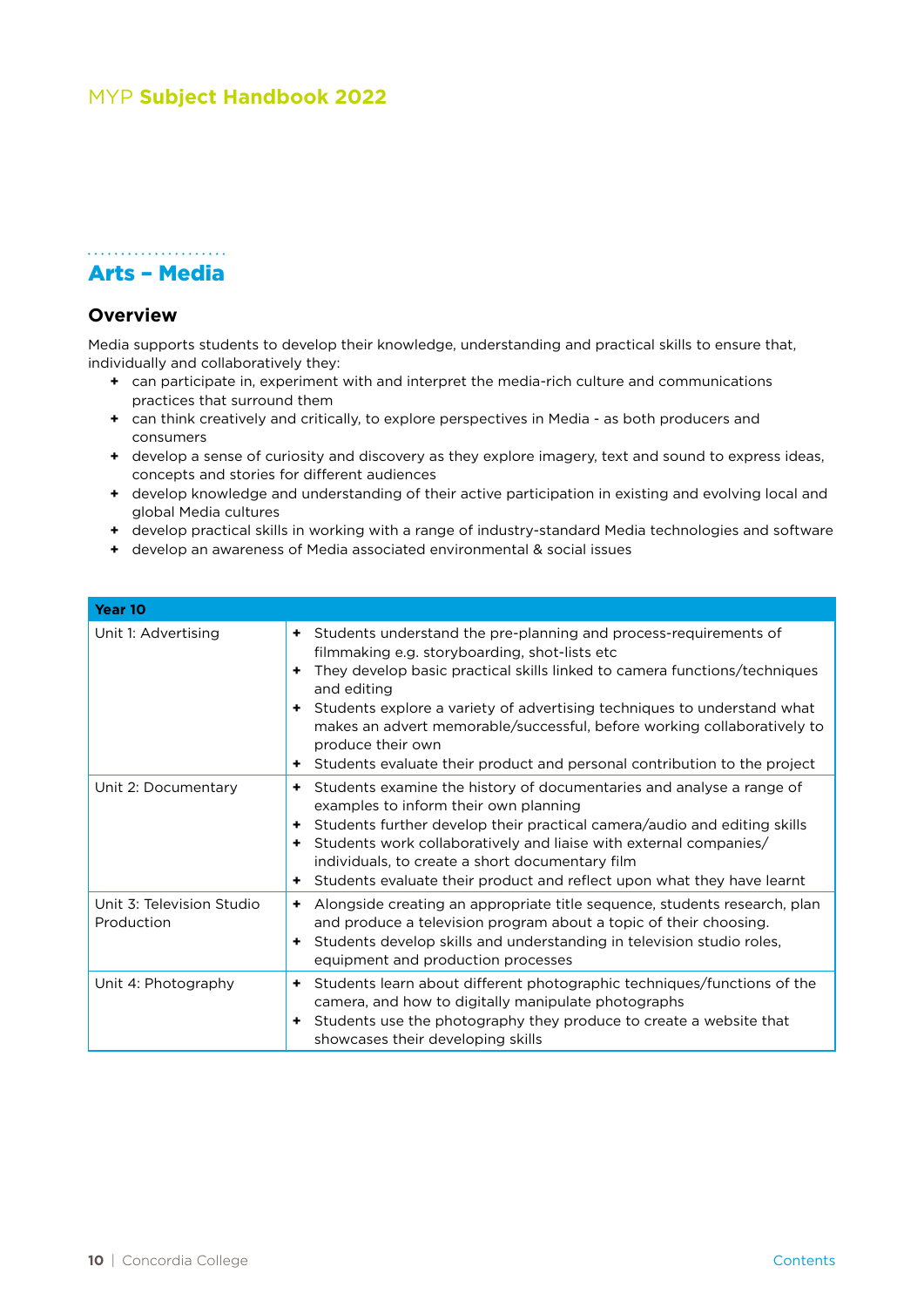#### <span id="page-10-0"></span>Arts – Music

#### **Overview**

Music is a means of communication and expression that transcends the written and spoken word. We acknowledge the impact of music education on all domains of human development. It's the aim of Concordia's Music Department to enhance student wellbeing by providing quality music education within an inclusive, safe and stimulating artistic environment. Our goal is to empower all students to develop their potential as Imaginative, Confident, Collaborative, Committed, Knowledgeable and Resilient members of community.

Students work collaboratively and individually to perform; research and identify issues; provide insights, opinions, solutions and resolutions; and to reflect on, appreciate and evaluate musical works. Our focus is to provide all students with opportunities to experience music, and to function as musical participants.

Participation in Music will enable students to:

- **+** Experience and develop curiosity, interest and enjoyment in their own creativity and that of others;
- **+** Explore their world through the processes of music analysis and music creation;
- **+** Acquire and develop skills needed for the creation of musical pieces;
- **+** Use the language, concepts and principles of music;
- **+** Communicate their thoughts and ideas through music;
- **+** Create music;
- **+** Reflect on, appreciate and evaluate their work and the work of others;
- **+** Develop receptiveness to music forms across time, place and cultures, and perceive the significance of these forms as an integral part of life.

#### **Special Interest Music**

The Special Interest Music program is an extension course which is offered to students with previous musical experience. Students are required to audition for this advanced stream. In Year 7 and 8 this course is offered off-line as an additional program of study. The Year 9 and 10 Course continues to be an extension program offered to students with significant musical experience in both learning areas of practical and theory. The Year 9 and 10 courses are delivered over two semesters and made up of two areas of study which build on the skills and knowledge obtained from previous year levels. The Special Interest Music course is offered to students continuing from the previous year, however other students may apply to undertake an audition at the discretion of the Director of Music.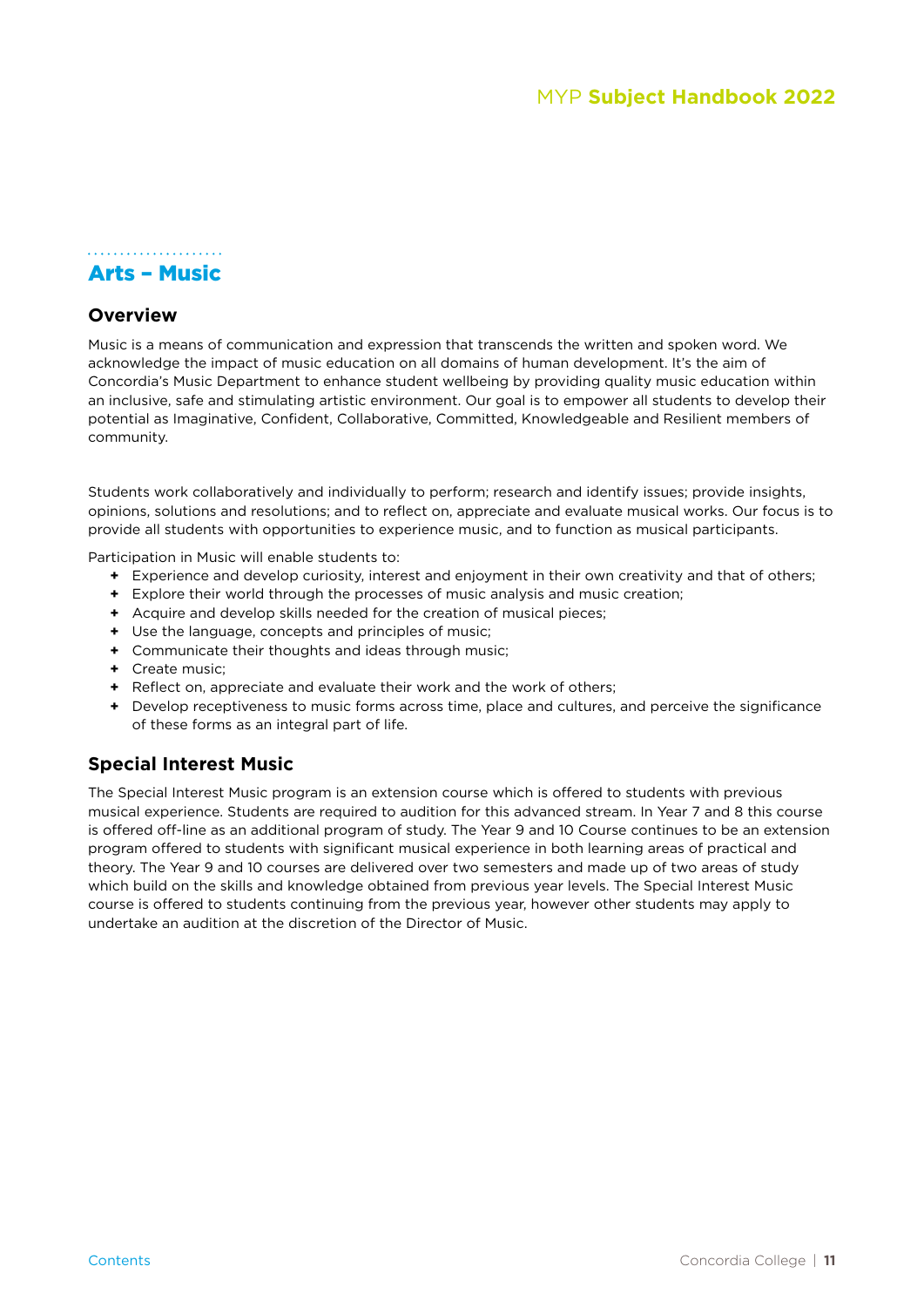| <b>Year 7 &amp; 8</b>                                    |                                                                                                                                                                                                                                                                                                        |
|----------------------------------------------------------|--------------------------------------------------------------------------------------------------------------------------------------------------------------------------------------------------------------------------------------------------------------------------------------------------------|
| <b>General Music</b><br>13 Week (tri-mester)<br>duration | The Year 7 & 8 General Music course is an introductory one which enables<br>students with a variety of musical experience to develop their skills.                                                                                                                                                     |
|                                                          | <b>APPLIED MUSIC - 2 modules per week</b>                                                                                                                                                                                                                                                              |
|                                                          | An integrated topic covering areas of study including, but not restricted to;<br>music literacy and aural skills development, critical listening, drum kit playing,<br>tuned percussion, music creation (composition), digital music creation.                                                         |
|                                                          | Students who have had previous theory and /or instrumental experience are<br>accelerated to an appropriate level.                                                                                                                                                                                      |
|                                                          | PERFORMANCE - 2 modules per week                                                                                                                                                                                                                                                                       |
|                                                          | All Year 7 & 8 Music students are offered class ensemble electives (including<br>voice) depending on their previous musical experience and area of interest.                                                                                                                                           |
|                                                          | These electives are:<br>+ Class instrumental ensemble (may include vocalists)<br>+ Basic guitar, percussion or keyboard ensemble                                                                                                                                                                       |
|                                                          | Students who study an instrument are encouraged to join one of the many<br>instrumental groups at Concordia. All Year 7 & 8 students are encouraged to<br>join the Year 7/8 Choir and/or Jazz Choir program.                                                                                           |
| <b>Special Interest Music</b>                            | The course is made up of two areas of study.                                                                                                                                                                                                                                                           |
| Year 7 - Full year course                                | <b>APPLIED MUSIC</b>                                                                                                                                                                                                                                                                                   |
| Year 8 - Full year course                                | This is an integrated topic covering areas of study including: music literacy,<br>aural skill development, music analysis, music technology, composition and<br>basic arranging.                                                                                                                       |
|                                                          | Units include Gamelan Orchestra, African Drumming, Class Ensemble and<br>song writing. Students study theory at a level appropriate to their current<br>knowledge.                                                                                                                                     |
|                                                          | <b>PERFORMANCE</b>                                                                                                                                                                                                                                                                                     |
|                                                          | Students present a solo performance on their instrument of study (or voice)<br>at the end of each semester. It is a requirement that students involved in the<br>Special Interest Music course are undertaking regular individual lessons on<br>their instrument with a specialist instrumental tutor. |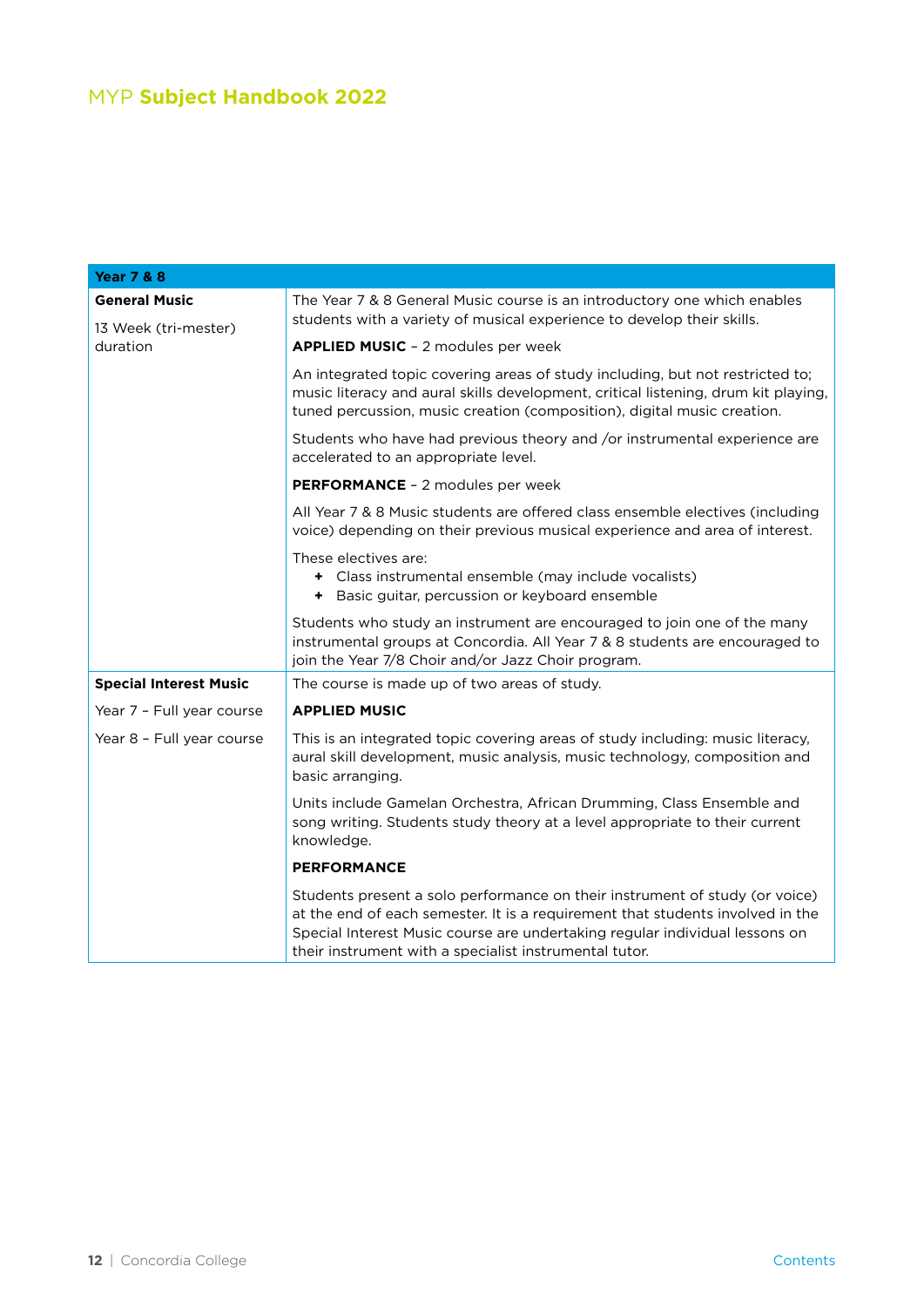| <b>Year 9 &amp; 10</b>                                  |                                                                                                                                                                                                                                                                                                                                                                                            |
|---------------------------------------------------------|--------------------------------------------------------------------------------------------------------------------------------------------------------------------------------------------------------------------------------------------------------------------------------------------------------------------------------------------------------------------------------------------|
| <b>Music Explorations</b>                               | <b>APPLIED MUSIC</b>                                                                                                                                                                                                                                                                                                                                                                       |
| Year 9 - Full year course<br>Year 10 - Full year course | This topic consists of a series of units dealing with a variety of aspects of<br>music. They include:<br>+ Digital Music Creation<br>+ Music Literacy<br>+ Historical and stylistic context<br>+ Analysis<br>+ Composition and Arranging<br>+ Aural skill development                                                                                                                      |
|                                                         | <b>PERFORMANCE</b>                                                                                                                                                                                                                                                                                                                                                                         |
|                                                         | Students will focus on creating music through utilisation of digital<br>instruments and software, with the possibility of combining with acoustic<br>instruments and/or voice.                                                                                                                                                                                                             |
|                                                         | Ensemble Performance - Students are offered class ensemble electives<br>(including voice) dependent on experience.                                                                                                                                                                                                                                                                         |
|                                                         | Although encouraged, it is not a requirement of this course that students<br>undertake individual lessons on their chosen instrument(s)/voice.                                                                                                                                                                                                                                             |
|                                                         | Students are also encouraged to be involved in the College's co-curricular<br>music program.                                                                                                                                                                                                                                                                                               |
| <b>Music Studies</b>                                    | <b>APPLIED MUSIC</b>                                                                                                                                                                                                                                                                                                                                                                       |
| Year 9 - Full year course                               | This is an integrated topic covering areas of study including: Music literacy,                                                                                                                                                                                                                                                                                                             |
| Year 10 - Full year course                              | aural skill development, music analysis, music technology, composition and<br>arranging.                                                                                                                                                                                                                                                                                                   |
|                                                         | Students study theory at a level appropriate to their previous knowledge.                                                                                                                                                                                                                                                                                                                  |
|                                                         | <b>PERFORMANCE</b>                                                                                                                                                                                                                                                                                                                                                                         |
|                                                         | Students present a solo performance on their chosen instrument(s) of study<br>(or voice) at the conclusion of each semester. Students also perform in a<br>class ensemble on their chosen instrument(s) or voice. It is a requirement<br>that students undertaking this area of study will have regular individual<br>lessons on their instrument(s) with a specialist instrumental tutor. |
|                                                         | Students are also encouraged to be involved in the College's co-curricular<br>music program.                                                                                                                                                                                                                                                                                               |

#### **Assessment tasks in Music**

A range of summative tasks are utilised including; presentations, performances, compositions, arrangements, and solo and ensemble performances.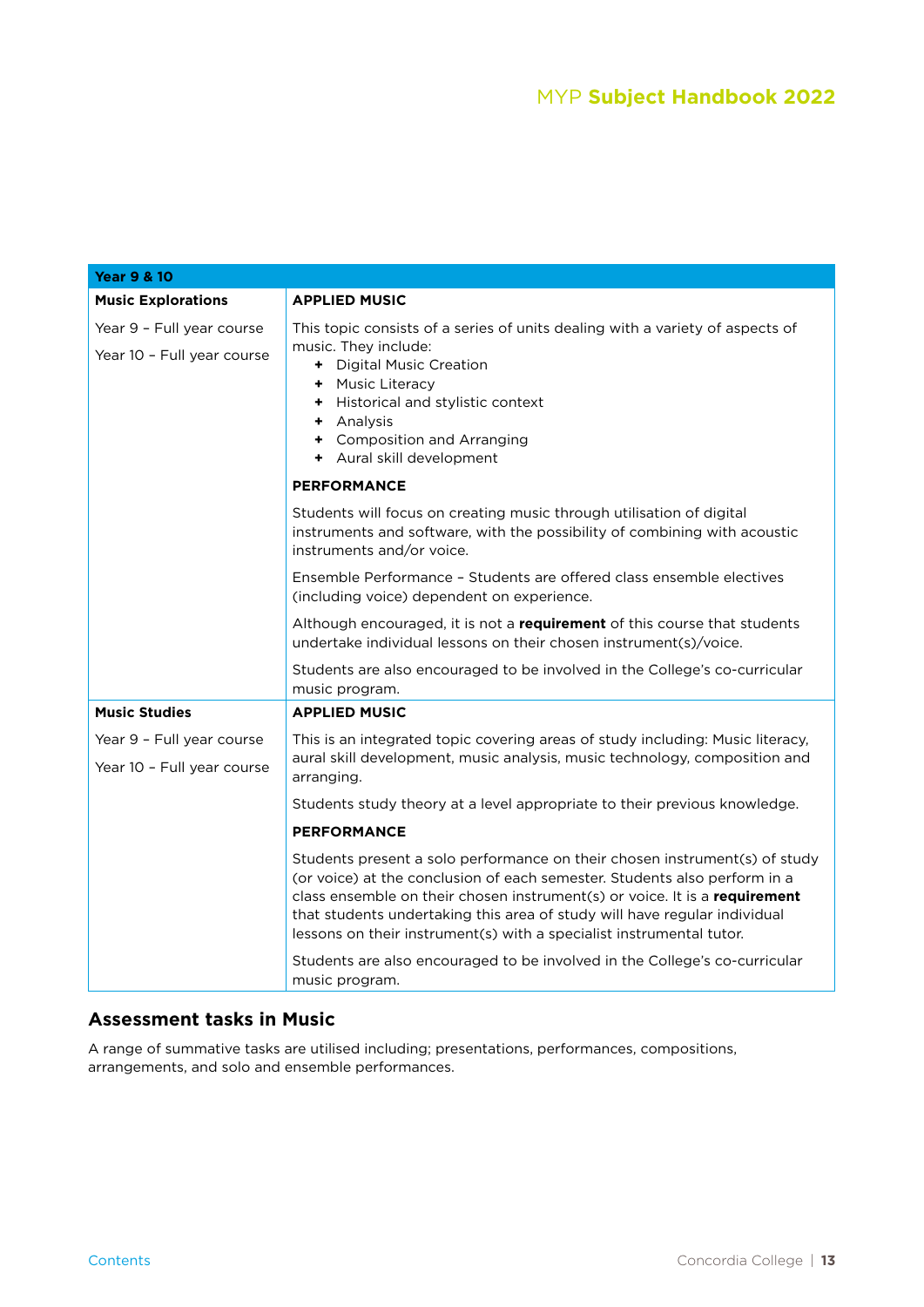#### <span id="page-13-0"></span>Arts – Visual Art

#### **Overview**

Visual Arts exercise our creative, intuitive faculties that offer a distinctive way of learning where seeing, feeling, thinking and creating are combined in a powerful form of visual communication. Students have opportunities to research, identify and discuss issues, to provide insights, opinions, solutions and resolutions; and to reflect on, appreciate and evaluate art works. The arts are a powerful medium for the exploration of the human condition, our society and our world.

#### **Aims**

The aims in Visual Arts are to enable students to:

- **+** experience and develop curiosity, interest and enjoyment in their own creativity and that of others
- **+** explore the processes of Visual Arts
- **+** acquire and develop skills needed for the creation of art work
- **+** use the language, concepts and principles of Visual Arts
- **+** communicate their ideas through Visual Arts
- **+** create art work
- **+** reflect on, appreciate and evaluate their work and the work of others
- **+** develop receptiveness to art forms across time, place and cultures, and perceive the significance of these forms as an integral part of life.

Units of Study are based on the Principles of Art and Design using the following media for each year level and addressing Key Concepts, Related Concepts and Global Contexts in relation to inquiry questions.

| <b>Year 7 Art</b>                          | <b>Year 8 Art</b>                                             | <b>Year 9 Art</b>                                               | Year 10 Art                                                                        | <b>Year 10 Art Design</b>                                                                 |
|--------------------------------------------|---------------------------------------------------------------|-----------------------------------------------------------------|------------------------------------------------------------------------------------|-------------------------------------------------------------------------------------------|
| Drawing:<br>introduction to<br>new media   | Drawing: Mixed<br>Media                                       | Drawing: Mixed<br>media                                         | Drawing: Mixed<br>media, wide range<br>of techniques and<br>applications           | Journal Development                                                                       |
| Painting:<br>introduction to<br>techniques | Painting:<br>wider range of<br>techniques and<br>applications | Painting:<br>development in<br>a wider range of<br>applications | Painting: Acrylics,<br>watercolour.<br>mediums and<br>experimental<br>applications | Design Briefs                                                                             |
| Ceramics:<br>Introduction                  | Ceramics                                                      | Ceramics                                                        | Ceramics:<br>Combining<br>techniques and<br>advanced skills                        | Introduction to: Graphic<br>Design, Industrial<br>Design, Architecture and<br>other areas |
| Introduction<br>to Design<br>fundamentals  | Design<br>fundamentals:<br>Digital imaging<br>and layouts     | Adobe Photoshop                                                 | Adobe Photoshop<br>and Digital<br>Photography                                      | Adobe Creative Suite:<br>introduction and<br>development and other<br>relevant ICT        |
| <b>MIxed Media</b>                         | <b>Basic Printmaking</b>                                      | Printmaking                                                     | Printmaking                                                                        | Concept Drawing                                                                           |
| Sculpture and<br>combined Medias           | Mixed Media and<br>3D forms                                   | Mixed Media                                                     | <b>3D Mixed Media</b>                                                              | Design Products:<br>2D & 3D                                                               |

#### **Assessment Tasks in Art**

A range of summative tasks is employed which includes practical applications and historical and analytical responses to art using appropriate visual language.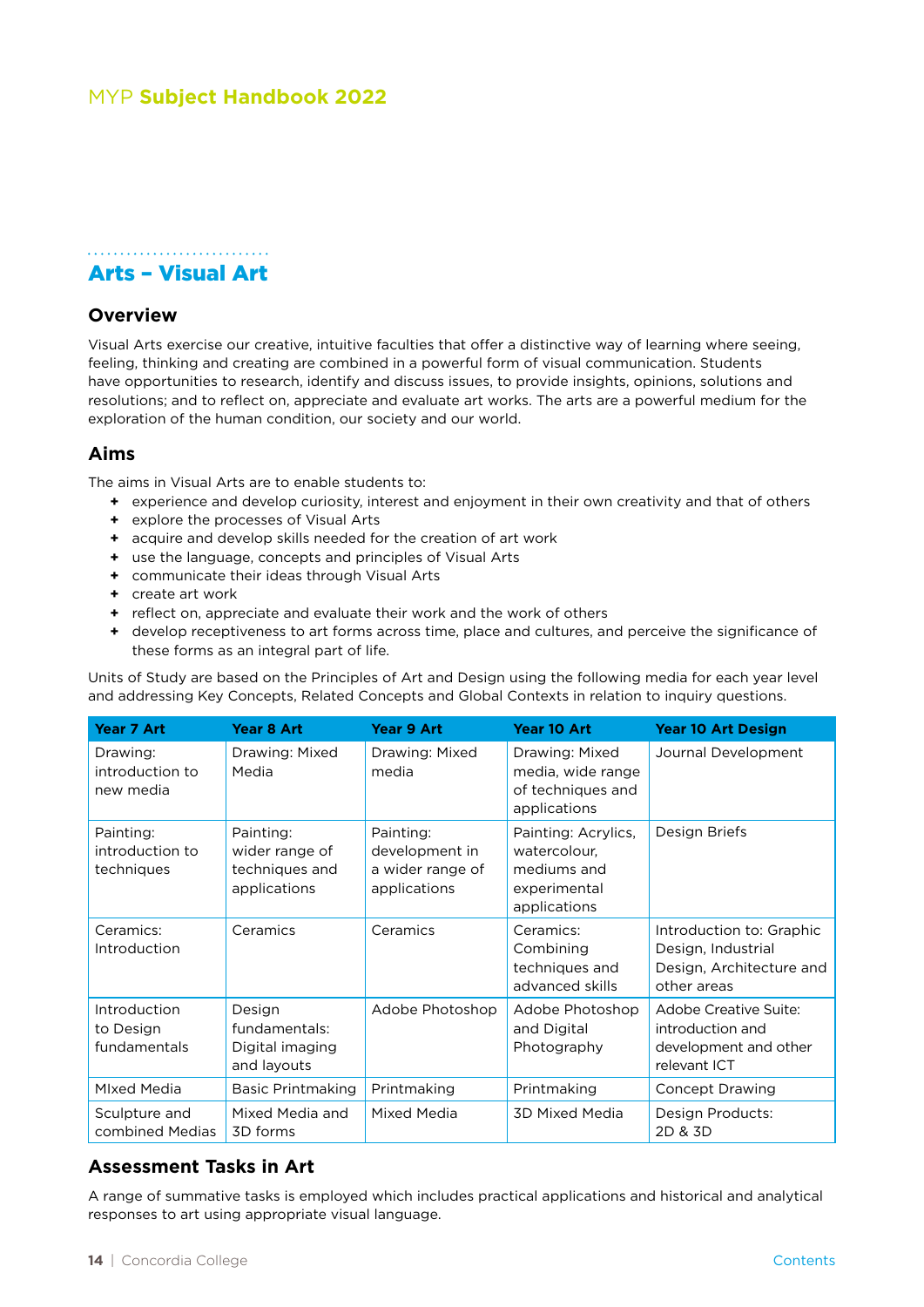# <span id="page-14-0"></span>MYP DESIGN

MYP Design is planned to develop and foster creative thinking through investigating, designing, planning, creating and evaluating products. Studies in Design helps students to adapt to new experiences, approach problems with the appropriate skills and techniques, and develop creative and innovative solutions.

#### **Aims**

The aims of MYP Design are to:

- **+** encourage an awareness of the impact of design
- **+** develop an appreciation of the intercultural aspects of design
- **+** provide a variety of technological information and ideas
- **+** encourage curiosity, ingenuity, resourcefulness and discrimination
- **+** stimulate self-confidence through the knowledge and application of technology
- **+** develop practical skills and perseverance in the creation of products/solutions
- **+** foster responsibility for designs, decisions, actions and assessment
- **+** promote effective cooperation and respect for individual differences when responding to technological challenges.

#### **MYP Design Subjects at Concordia:**

At Concordia, MYP Design consists of the following learning areas:

- **+** Design, Technology & Engineering
- **+** Digital Technologies
- **+** Food Design
- **+** Media
- **+** STEM

More information regarding each of these subjects is included in the preceding pages

#### **Assessment Information for all Design Subjects**

The criteria are used in assessment for all Design subjects are the same. Note that not all assessment criteria are necessarily addressed in every task or assessment period. Please refer to the table at the end of the subject information for the assessment criteria.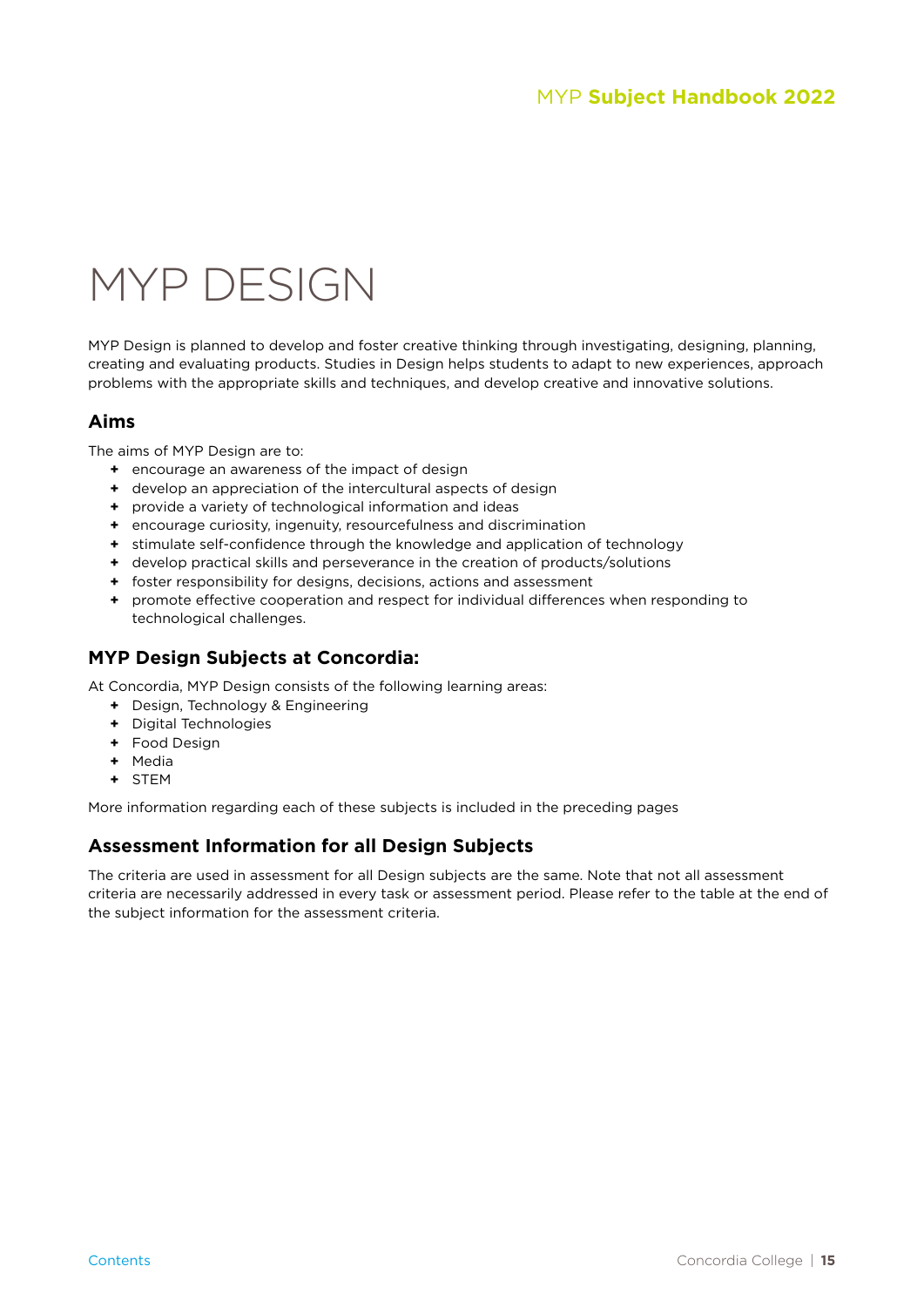#### <span id="page-15-0"></span>Design – Food Design

Food Design provides students with the opportunity to combine their flair and creativity with technical skills and practical knowledge when preparing and presenting food. Food Design is a vibrant, hands-on subject where students develop vital life-skills and an invaluable understanding of healthy food and quality nutrition. Our goal is to provide a supportive environment where students develop confidence in the kitchen and a life-long love of "all things food".

A key focus of Food Design is fostering the understanding of how to apply the MYP's Design Cycle to healthy eating and product development. Students are encouraged to follow their passions and develop creative solutions to a variety of challenges involving food.

The Middle Years Food Design course leads seamlessly into Food and Hospitality in Years 11 and 12 and Concordia College is proud to offer this proven pathway from MYP Food Design into SACE Stage 1 and 2.

#### **Aims**

The aims of MYP Food Design are to:

- **+** develop the capacity to make decisions, solve problems and develop critical and creative responses to practical concerns of individuals, families and communities.
- **+** develop the knowledge to make healthy choices about food and nutrition and explore the range of influences on these choices.
- **+** build the skills to access and assess nutritional information that can support healthy choices.
- **+** learn how to apply knowledge of the characteristics and scientific and sensory principles of food, along with nutrition principles to food selection and preparation. This is done through the design and preparation of food for specific purposes and consumers.
- **+** develop understandings of contemporary technology-related food issues such as convenience foods, highly processed foods, food packaging and food transport.
- **+** develop practical skills and a working knowledge of kitchen safety and hygiene, and develop the ability to effectively manage equipment, resources and time.

| Year <sub>7</sub>                                                                                                              |                                                                                                                                                                                                                              |
|--------------------------------------------------------------------------------------------------------------------------------|------------------------------------------------------------------------------------------------------------------------------------------------------------------------------------------------------------------------------|
| Students learn about food sustainability and investigate the importance of<br>Trimester<br>selecting local and seasonal foods. |                                                                                                                                                                                                                              |
| <b>Sustainable Table</b>                                                                                                       | Students then design, plan and create a healthy product that uses fresh<br>seasonal produce.                                                                                                                                 |
| Year <sub>8</sub>                                                                                                              |                                                                                                                                                                                                                              |
| Trimester<br>A Taste of Australia                                                                                              | Students learn about multicultural foods and prepare a range of healthy and<br>nutritious dishes from around the world. They then design and create a meal<br>that reflects South Australia's culturally diverse food scene. |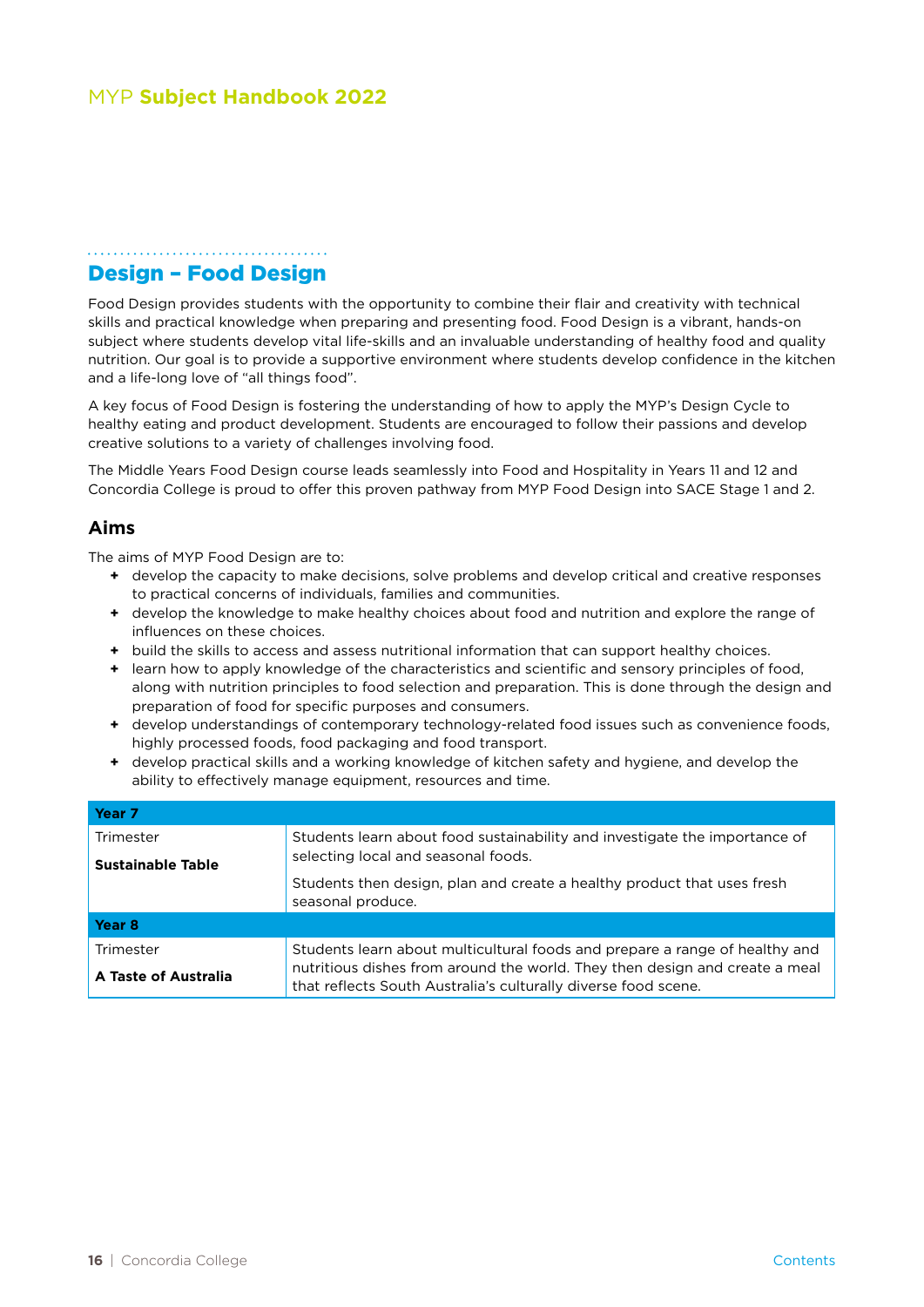| Year 9                                           |                                                                                                                                                                                                                                        |
|--------------------------------------------------|----------------------------------------------------------------------------------------------------------------------------------------------------------------------------------------------------------------------------------------|
| Semester                                         |                                                                                                                                                                                                                                        |
| <b>Street Food Vendor</b>                        | Students explore the exciting world of Asian street foods. Students are then<br>challenged to assume the role of a street food vendor and develop and<br>create their own product for sale.                                            |
| <b>Eating for Peak</b><br><b>Performance</b>     | Students learn about nutrition and how to fuel their bodies for optimum<br>outcomes. Also in this unit, students learn how to prepare meals for the Year<br>9 camp.                                                                    |
| <b>Who Needs UberEATS?</b>                       | Students design and create a meal that would be suitable for sale on the<br>UberEATS platform. Students investigate the impact of food delivery<br>platforms on current eating patterns.                                               |
| <b>Celebrating around the</b><br>world           | Students investigate celebration foods from around the world and then<br>design, plan and create a product or meal suitable for a celebration or gift.                                                                                 |
| Year 10                                          |                                                                                                                                                                                                                                        |
| Full Year                                        | As trends change in the Food and Hospitality industry, so too do the topics<br>we teach at Year 10. Below are examples of some of the topics we cover:                                                                                 |
| <b>Nutrition and Lifestyle</b>                   | Students investigate the relationship between food choices and health with<br>a focus on preventing diet-related illnesses. They then develop and create a<br>healthy meal suitable for their own specific nutritional needs.          |
|                                                  | Practicals: Students will build a repertoire of fresh, nutritionally balanced<br>meals they can create now and in the future.                                                                                                          |
| <b>Tasting Italy</b>                             | Students investigate the rich and diverse food culture of Italy and its<br>influence on contemporary eating patterns. Students develop and create a<br>dish that captures the essence of Italian cooking.                              |
|                                                  | Students will learn how to make pizza, pasta, gnocchi and other Italian dishes<br>from scratch.                                                                                                                                        |
| <b>Fabulous Foodies</b>                          | Students explore how passionate "foodies" inspire and entertain us with their<br>culinary creations. Students will create and style a dish inspired by leaders in<br>the food world including Maggie Beer, Jamie Oliver and Donna Hay. |
|                                                  | Practicals: Students make the signature dishes of a range of influential chefs<br>and foodies.                                                                                                                                         |
| <b>Café Culture</b>                              | Students engage with the vibrant and dynamic café culture in Adelaide<br>through excursions and practical experiences. Students will then work<br>collaboratively to create their own café concept and menu items.                     |
|                                                  | Barista skills will be taught as part of this unit as well as the creation of a<br>range of on-trend café meals.                                                                                                                       |
| <b>Others include:</b><br><b>Trending Tables</b> | Where students investigate the impact of social media on the food and<br>hospitality industry and then work in groups to create an #instaworthy cafe<br>or restaurant concept                                                          |
| <b>Foods of France</b>                           | Where students are asked to explore and implement the skills and traditions<br>of one of the great culinary nations.                                                                                                                   |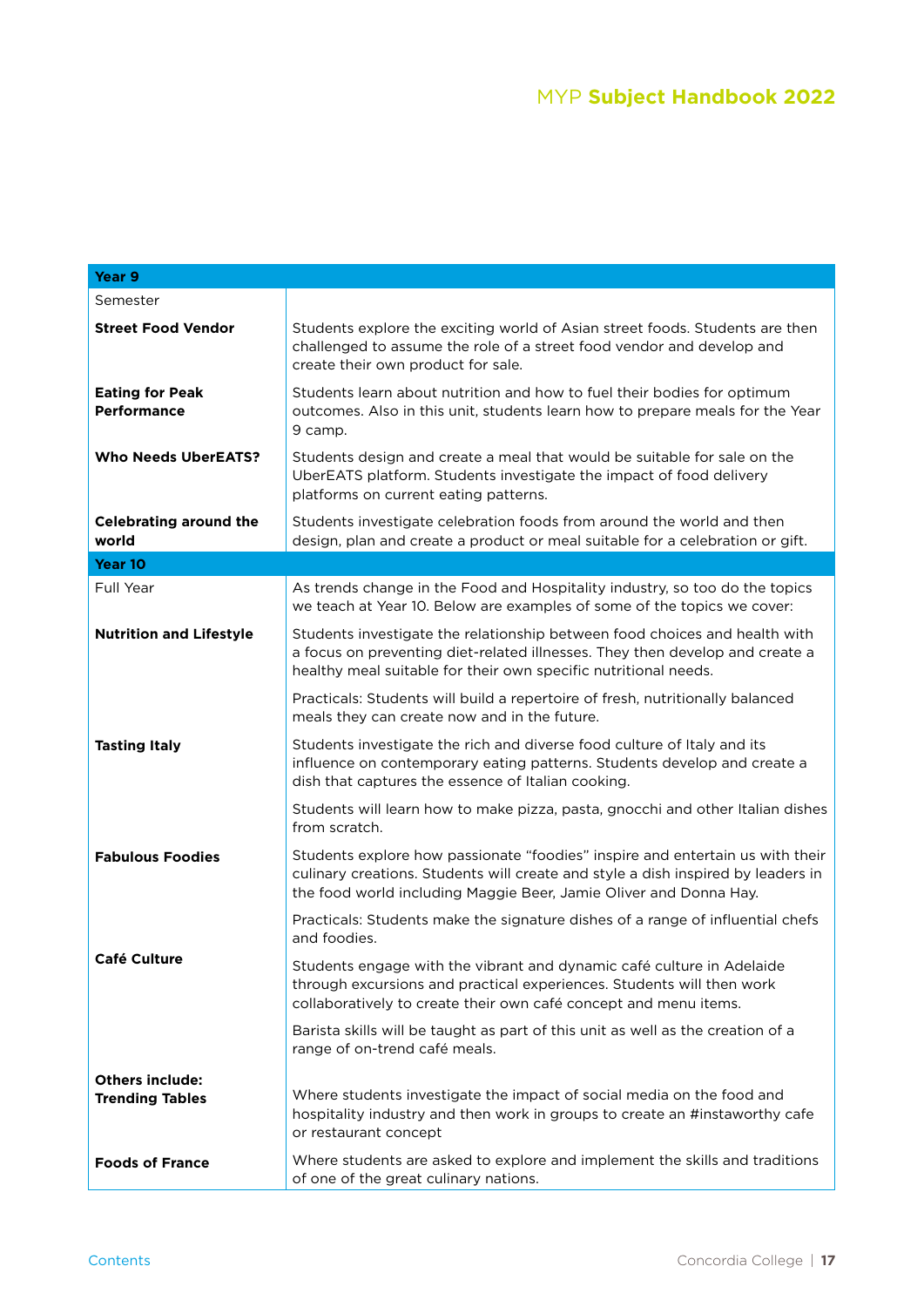### <span id="page-17-0"></span>Design – Design, Technology & Engineering

#### **Overview**

Design, Technology & Engineering actively engages students in creating quality designed solutions for identified needs and opportunities across a range of technology contexts. Students manage projects independently and collaboratively from conception to realisation. They apply design and systems thinking and design processes to investigate ideas, generate and refine ideas, plan, produce and evaluate designed solutions. They develop a sense of pride, satisfaction and enjoyment from their ability to develop innovative designed products.

Through practical application, students develop dexterity and coordination through experiential activities. Design, Technology & Engineering motivates young people and engages them in a range of learning experiences that are transferable to family and home, constructive leisure activities, community contribution and the world of work.

#### **Aims**

Design, Technology & Engineering specifically aims to develop the knowledge, understanding and skills required to ensure that students:

- **+** develop confidence as critical users of technology and designers and producers of designed solutions
- **+** investigate, generate and critique innovative and ethical designed solutions for sustainable futures
- **+** use design and systems thinking to generate design ideas and communicate these to a range of audiences
- **+** produce designed solutions suitable for a range of technologies contexts by selecting and manipulating a range of materials, systems, components, tools and equipment creatively, competently and safely
- **+** evaluate processes and designed solutions and transfer knowledge and skills to new situations

| Year <sub>7</sub>                         |                                                                                                                                                                                                                                                                                                                                                                                                                                    |
|-------------------------------------------|------------------------------------------------------------------------------------------------------------------------------------------------------------------------------------------------------------------------------------------------------------------------------------------------------------------------------------------------------------------------------------------------------------------------------------|
| <b>Bridge Construction</b><br>(Trimester) | Introduction to the design cycle<br>÷<br>Introduction to workshop procedures and safety<br>Students investigate structures and forces that influence construction<br>Historic and contemporary bridges are analysed and adapted to construct<br>a scaled model bridge<br>Bridge is then evaluated for function and aesthetics                                                                                                      |
| Year <sub>8</sub>                         |                                                                                                                                                                                                                                                                                                                                                                                                                                    |
| Edge Lit Sign<br>(Trimester)              | Further develop skills using the design cycle<br>Extend workshop skills, procedures and safety awareness<br>Develop skills and understanding when working with resistant materials<br>including acrylic and timber<br>Introduction to electronics<br>Introduction to Adobe Illustrator and the laser cutter<br>Based on the theme of 'Communication', students investigate, develop<br>ideas, create and evaluate an Edge Lit Sign |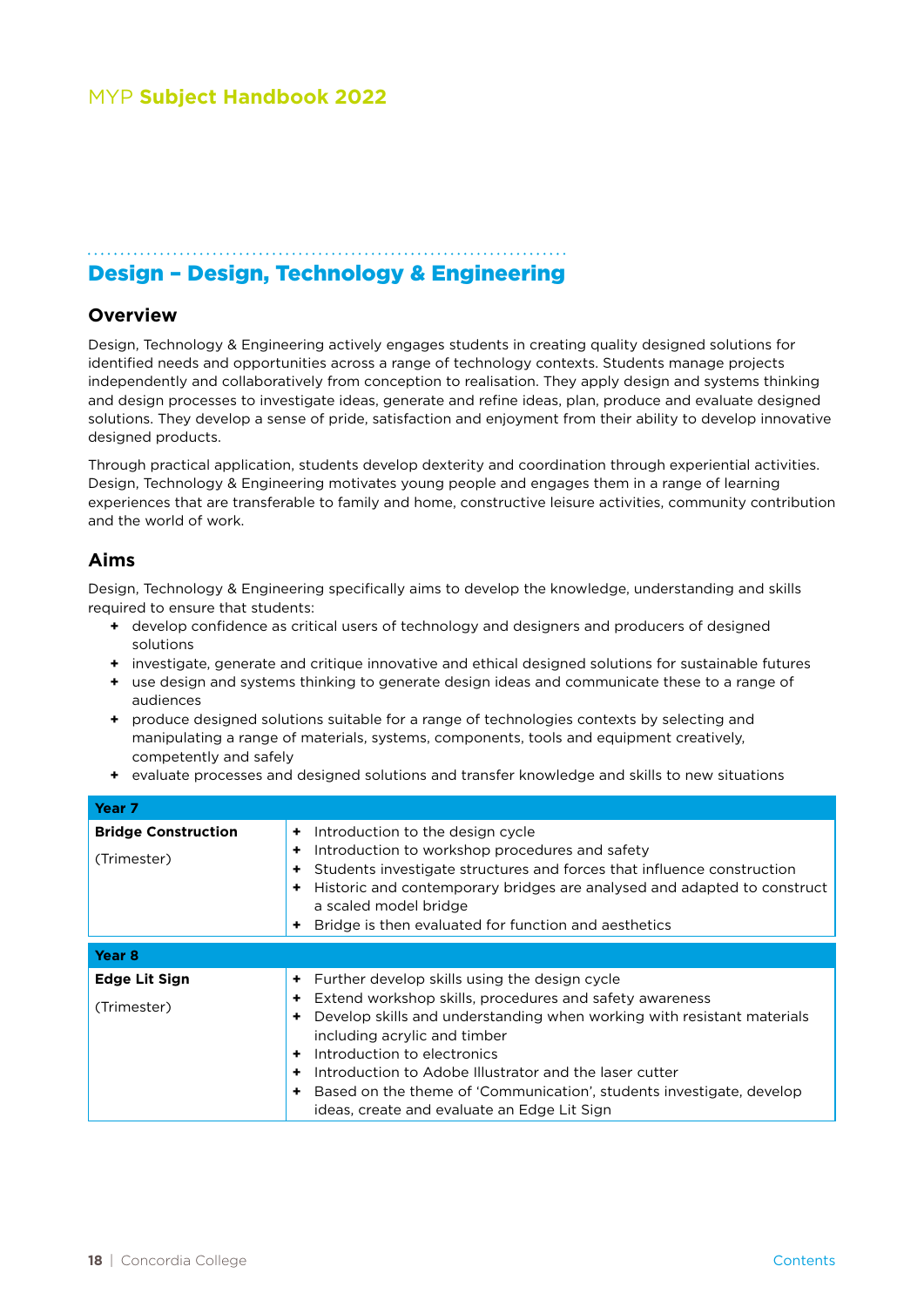| Year <sub>9</sub>                                  |                                                                                                                                                                                                                                                                                                                                                                                                                                                 |
|----------------------------------------------------|-------------------------------------------------------------------------------------------------------------------------------------------------------------------------------------------------------------------------------------------------------------------------------------------------------------------------------------------------------------------------------------------------------------------------------------------------|
| <b>Bluetooth Speaker</b><br>(Semester)             | + Students investigate, develop ideas, create and evaluate a Bluetooth<br>speaker. The project is to be completed in accordance with specifications<br>provided, however innovation and creativity is encouraged within the<br>design brief<br>+ Construction of the speaker involves laser cutting panels and front facia,<br>3D printing a handle and building the electronic circuitry to enable correct<br>function from a Bluetooth device |
| Footstool<br>(Semester)                            | + Students are introduced to simple framing construction techniques<br>The major practical project involves the designing and construction of<br>a small footstool and incorporates the use of laser etching to enhance<br>project design                                                                                                                                                                                                       |
| Year 10                                            |                                                                                                                                                                                                                                                                                                                                                                                                                                                 |
| <b>Full Year Course</b><br><b>Storage Solution</b> | + Students investigate, develop ideas, create and evaluate a timber storage<br>solution that can be used for a specific purpose<br>+ This unit involves cabinet making skills and finishing techniques<br>+ Use of the laser cutter, 3d printer and electronics is an optional part of the<br>manufacturing process                                                                                                                             |
| Candelabra                                         | Students work within guidelines to develop a design brief that will be<br>used to create a metal candelabra<br>+ Metal fabrication and gas welding processes will be the main focus of<br>practical work                                                                                                                                                                                                                                        |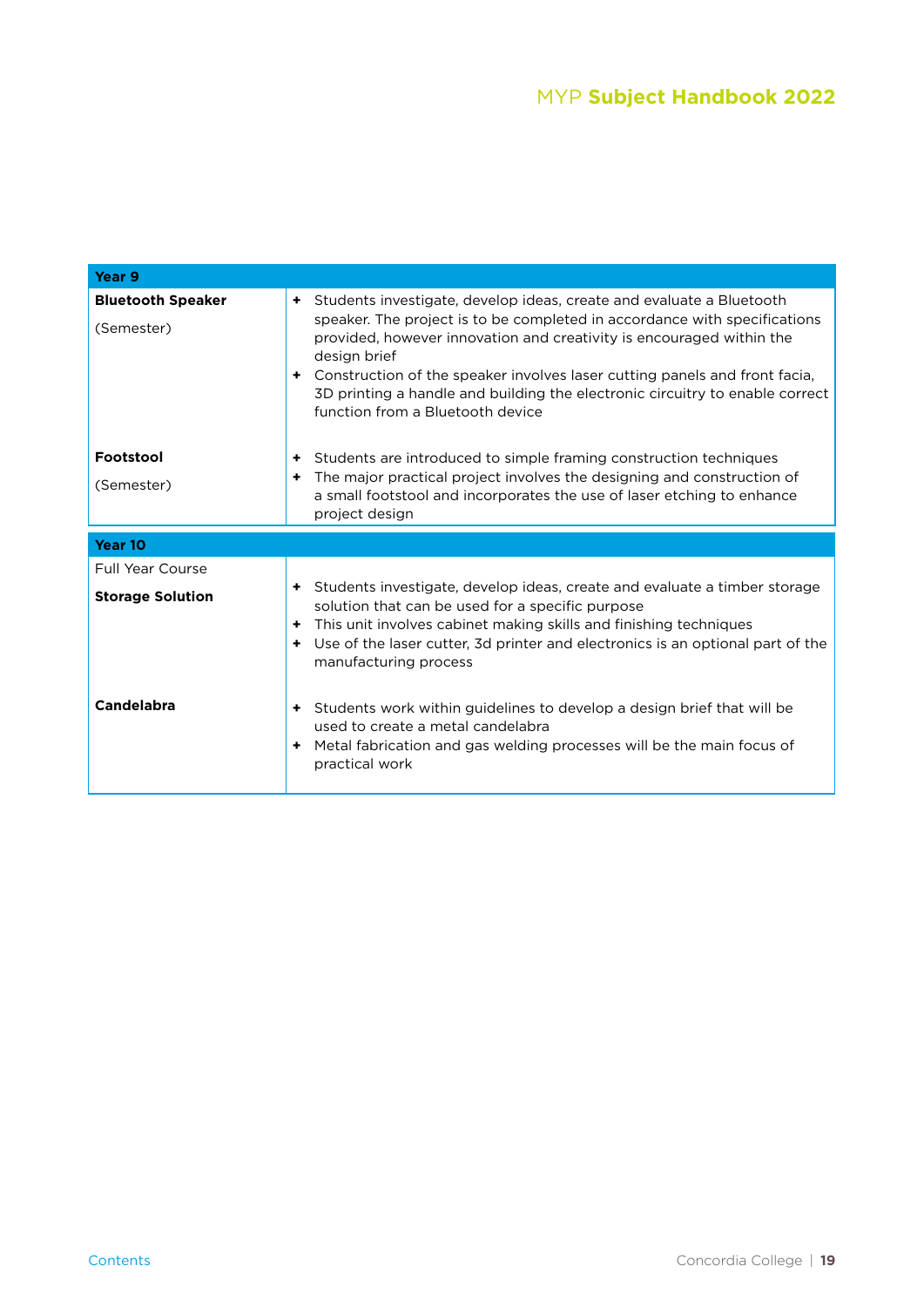<span id="page-19-0"></span>

# STEM (Science, Technology, Engineering & Mathematics)

#### **Overview**

STEM education at Concordia College aims to engage students in real-world, rigorous and relevant STEMrelated learning experiences that combine concepts from two or more of the STEM-related disciplines. STEM learning experiences and subjects, seek to increase student interest and experience in STEM-related fields and improve students' problem solving and critical analysis skills.

 $\ddotsc$ 

| Year 10                                      |                                                                                                                                                                                                                                                                                                                                                                                                                                                                                 |
|----------------------------------------------|---------------------------------------------------------------------------------------------------------------------------------------------------------------------------------------------------------------------------------------------------------------------------------------------------------------------------------------------------------------------------------------------------------------------------------------------------------------------------------|
| <b>Full Year Course</b>                      | + Further develop practical skills in working with acrylic, metals, timber and<br>corflute.<br>Develop awareness of specific safety requirements associated with the<br>processes involved.<br>Relate Design, Technology and Engineering issues to the Industrial<br>environment.<br>Introduce the concept of computer aided design and manufacture<br>$\ddot{\phantom{1}}$<br>(CADCAM).<br>Appreciate and apply scientific and mathematical skills in technological<br>design. |
| <b>Aerodynamics and Flight</b><br>(Semester) | Students investigate, develop ideas, create and evaluate a balsa wood<br>$\ddot{\phantom{1}}$<br>model glider to improve performance.<br>This unit involves buoyancy, Bernoulli's principle, the lift and drag<br>equations, fixed wing design and model craft performance.                                                                                                                                                                                                     |
| <b>Rocketry</b><br>(Semester)                | Students investigate, develop ideas, create and evaluate a water powered<br>rocket.<br><b>+</b> Students use the scientific method to investigate some of the factors that<br>affect rocket flight, they select materials and further develop 3D printing<br>and laser cutting skills.                                                                                                                                                                                          |

#### **The Year 10 STEM course also integrates key elements of Digital Technologies skills and knowledge.**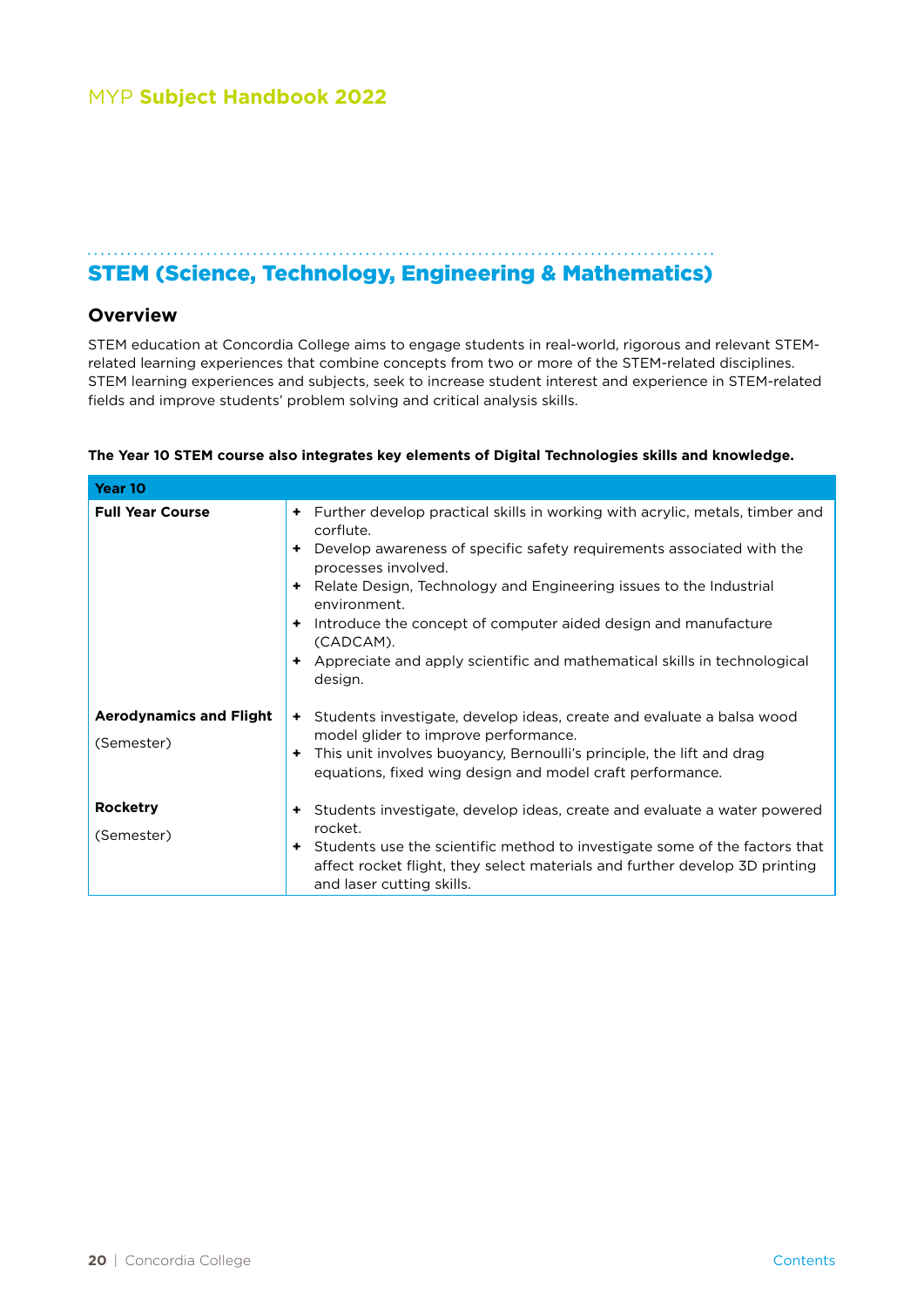# <span id="page-20-0"></span>Digital Technologies

#### **Overview**

Digital Technologies supports students to develop the knowledge, understanding and skills to ensure that, individually and collaboratively, they can:

- **+** design, create, manage and evaluate sustainable and innovative digital solutions to meet and redefine current and future needs
- **+** use computational thinking and the key concepts of abstraction; data collection, representation and interpretation; specification, algorithms and implementation to create digital solutions
- **+** confidently use digital systems to efficiently and effectively automate the transformation of data into information and to creatively communicate ideas in a range of settings
- **+** apply protocols and legal practices that support safe, ethical and respectful communications and collaboration with known and unknown audiences
- **+** apply systems thinking to monitor, analyse, predict and shape the interactions within and between information systems and the impact of these systems on individuals, societies, economies and environments.

| <b>Year 7 &amp; 8</b>            |                                                                                                                                                                                                     |
|----------------------------------|-----------------------------------------------------------------------------------------------------------------------------------------------------------------------------------------------------|
| Year 7 (Trimester)               | In Year 7 & 8 Digital Technologies, students:                                                                                                                                                       |
| Scratch (Blockly Coding)         | + Investigate how data is transmitted and secured in wired, wireless<br>and mobile networks                                                                                                         |
| Game Development                 | + Learn about binary code and how this is used in digital systems to<br>represent text, images and audio<br>+ Develop problem solving skills by breaking down larger problems                       |
| Year 8 (Trimester)               | that take into account various constraints                                                                                                                                                          |
| Python (Scripting)               | + Develop a coding skills                                                                                                                                                                           |
| <b>Application Development</b>   | + Explore robotic technologies                                                                                                                                                                      |
| <b>Year 9 &amp; 10</b>           |                                                                                                                                                                                                     |
| Year 9 (Semester)                | In Year 9 & 10 Digital Technologies, students:                                                                                                                                                      |
| Hardware, Networks &<br>Security | + Explain the control and management of networked digital systems<br>and the security implications of the interaction between hardware,<br>software and users.                                      |
| <b>Online Application</b>        | + Explain simple data compression, and why content data are                                                                                                                                         |
| Development                      | separated from presentation.                                                                                                                                                                        |
| (HTML, CSS, JavaScript)          | + Plan and manage digital projects using an iterative approach.<br>+ Define and decompose complex problems in terms of functional                                                                   |
| Year 10 (Full Year)              | and non-functional requirements                                                                                                                                                                     |
| Basic and Advanced               | + Design and evaluate user experiences and algorithms, implement<br>modular programs, including an object-oriented program.                                                                         |
| Programming                      | Take account of privacy and security requirements when selecting<br>$+$                                                                                                                             |
| Animation / Game<br>Development  | and validating data through online forms and applications<br>+ Test and predict results and implement digital solutions<br>Evaluate information systems and their solutions in terms of risk,<br>٠. |
| Robotics / Electronics           | sustainability and potential for innovation and enterprise.                                                                                                                                         |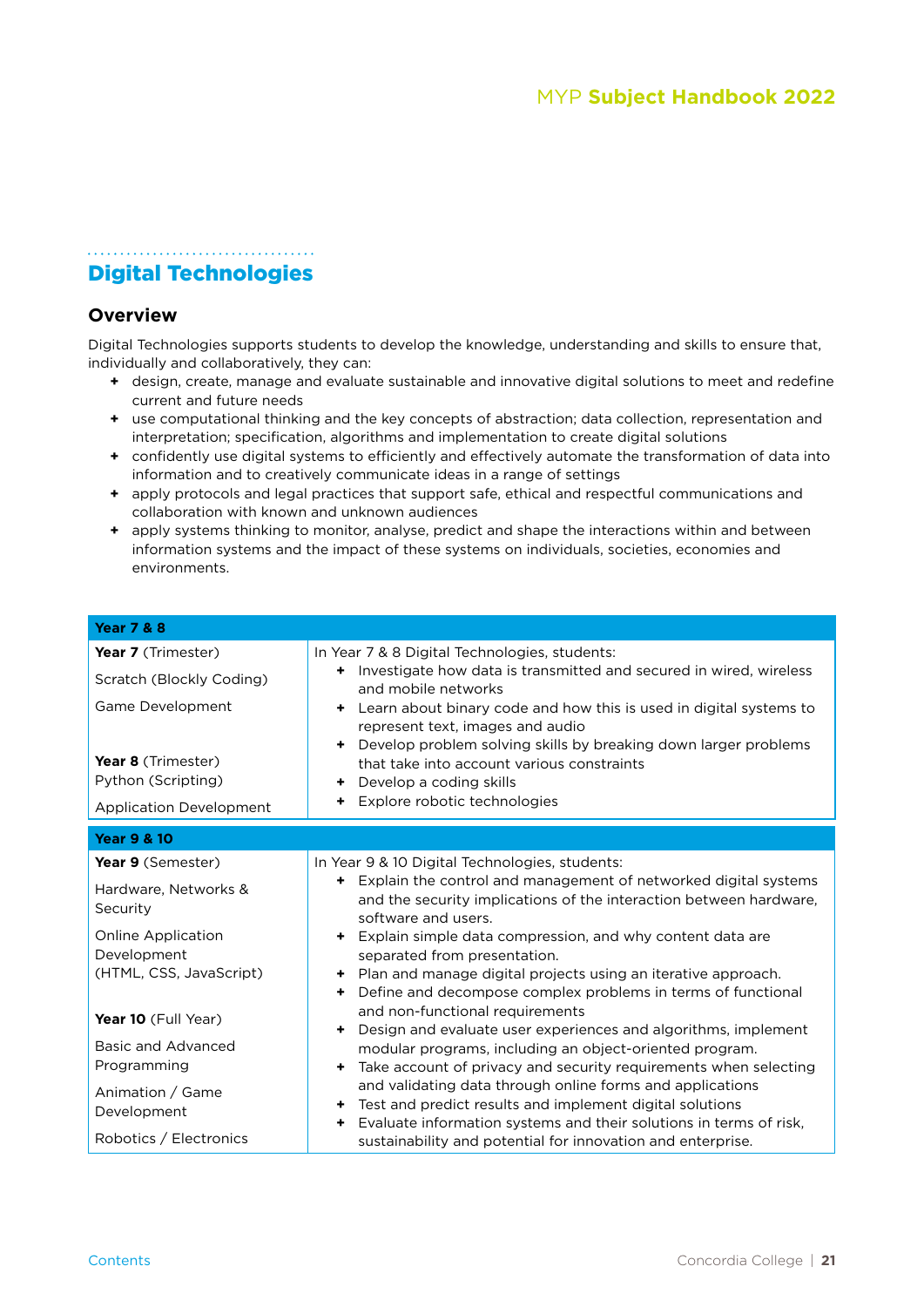#### <span id="page-21-0"></span>Individuals and Societies

The Individuals and Societies subjects covered at Concordia College (under the Humanities banner), are Geography and History. The curriculum is in line with both the Australian Curriculum and the MYP.

#### **Overview**

Concordia Humanities is taught as discrete Geography and History units (Years 7 & 8) or as separate subjects (Years 9 & 10), in line with the MYP curriculum framework.

#### **Aims**

Through the study of Humanities students learn to:

- **+** Communicate and analyse historical and geographical information
- **+** Appreciate their own and other people's past and traditions
- **+** Develop an understanding of the ways in which environments change through physical as well as human action
- **+** Gain an understanding of how local changes may have global impacts
- **+** Consider a range of points of view and detect bias
- **+** Enhance their sense of curiosity, their imagination, and critical thinking skills
- **+** Develop and improve their critical literacy.

The curriculum is designed to accommodate a progressive development of the skills specific to the studies of Geography and History. Students will be fully prepared to make choices from the large range of Humanities subjects offered in Years 11 & 12 in the South Australian Certificate of Education. Interdisciplinary units are incorporated into each year level in the Humanities programs.

|        | <b>History</b>                                                                                                                                                                                                                                                                                                                                                                                  | <b>Geography</b>                                                                                                                                                                                                                                                                                                                                         |
|--------|-------------------------------------------------------------------------------------------------------------------------------------------------------------------------------------------------------------------------------------------------------------------------------------------------------------------------------------------------------------------------------------------------|----------------------------------------------------------------------------------------------------------------------------------------------------------------------------------------------------------------------------------------------------------------------------------------------------------------------------------------------------------|
| Year 7 | The Year 7 History curriculum provides<br>a study of history from the time of the<br>earliest human communities to the end of<br>the ancient period (approximately 60 000<br>BCE - c.650 CE). Students investigate the<br>following units:<br>Introduction to historical inquiry<br>÷<br>+ Concordia History<br>Ancient Worlds - Greece, Rome,<br>China or Egypt<br>Civics and citizenship<br>٠ | The Year 7 Geography curriculum provides<br>a study of geographical concepts and skills<br>that relate to experiences of Australians on<br>local, national and global scales. Students<br>study the following units:<br>Introduction to Geography Skills<br>÷.<br>Place and liveability<br>Water in the world<br>Atmospheric and hydrological<br>hazards |
| Year 8 | The Year 8 History curriculum provides<br>a study of history from the end of the<br>ancient period to the beginning of the<br>modern period (c.650 CE - c.1750).<br>Students investigate the following units:<br><b>Medieval Europe</b><br>٠<br>The Black Death<br>Shogunate Japan                                                                                                              | The Year 8 Geography curriculum provides<br>a study of the significance, interconnection<br>and characteristics of places and the<br>relationships between them. Students<br>study the following units:<br>Landforms and landscapes<br>÷.<br>Changing nations<br>٠.<br>Town planning                                                                     |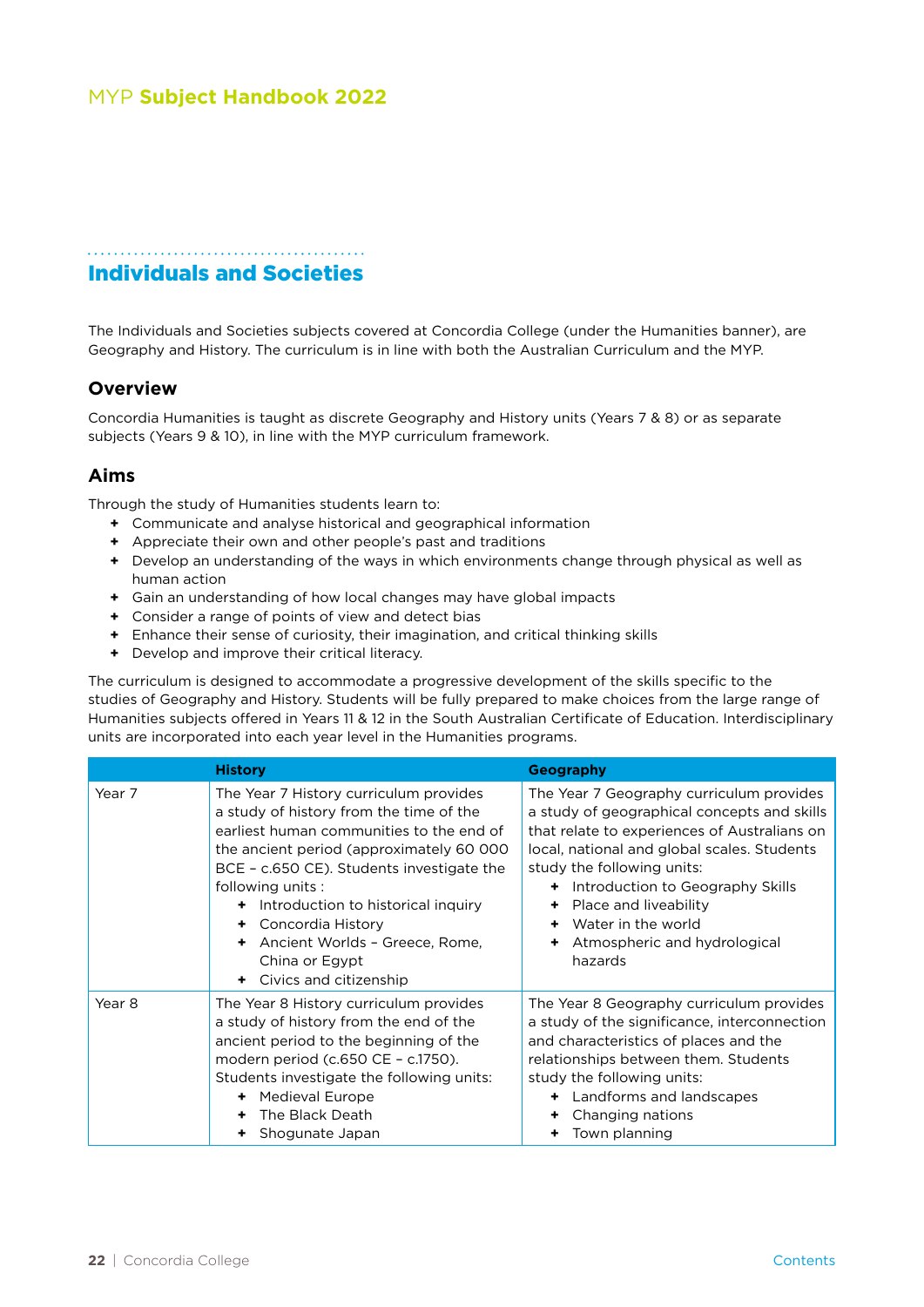|         | <b>History</b>                                                                                                                                                                                                                                                                                                                                                    | Geography                                                                                                                                                                                                                                                                                                                                                                                                                                                                                                                                                            |
|---------|-------------------------------------------------------------------------------------------------------------------------------------------------------------------------------------------------------------------------------------------------------------------------------------------------------------------------------------------------------------------|----------------------------------------------------------------------------------------------------------------------------------------------------------------------------------------------------------------------------------------------------------------------------------------------------------------------------------------------------------------------------------------------------------------------------------------------------------------------------------------------------------------------------------------------------------------------|
| Year 9  | The Year 9 History curriculum provides a<br>study of the history of the making of the<br>modern world from 1750 to 1918. Students<br>will investigate these themes through the<br>following units:<br>+ Making a better world (The<br>Agricultural and Industrial<br>Revolution)<br>Australia and Asia (Making a nation)<br>٠<br>and<br>+ World War 1             | The Year 9 Geography curriculum provides<br>a study of the significant geographical<br>processes which shape people, places and<br>environments. Students study the following<br>units:<br>+ Biomes and food security<br>Geographies of interconnections<br>٠                                                                                                                                                                                                                                                                                                        |
|         | All students study one semester of:                                                                                                                                                                                                                                                                                                                               | <b>Choice of 1 for one semester:</b>                                                                                                                                                                                                                                                                                                                                                                                                                                                                                                                                 |
| Year 10 | The Year 10 History curriculum provides a<br>study of the modern world and Australia<br>from 1918 to the present, with an emphasis<br>on Australia in its global context. These<br>themes are investigated through three<br>depth studies:<br>+ The interwar years and World War II<br>+ Rights and freedoms, and<br>+ The globalising world (Popular<br>culture) | <b>Decisions, Decisions, Decisions -</b><br>٠<br><b>Successful Decision Making</b><br>In this semester long course, students<br>will be introduced to a variety of skills<br>and concepts that will enable them to<br>make wise and considered choices in<br>their personal, financial and commercial<br>endeavours. Students will be exposed<br>to these important skills and concepts<br>by participating in Economics and<br>Business classes.<br><b>Crimes and Punishment</b><br>٠<br>Students will analyse how crimes and<br>punishment interact in society and |
|         |                                                                                                                                                                                                                                                                                                                                                                   | explore the structures of the Australian<br>Legal System and the dynamic nature<br>of law within our global context.<br><b>People, Places &amp; Environments</b><br>٠.                                                                                                                                                                                                                                                                                                                                                                                               |
|         |                                                                                                                                                                                                                                                                                                                                                                   | Students explore interconnections<br>between people, places and the<br>environment, through focused studies<br>on human wellbeing and environmental<br>change and management.                                                                                                                                                                                                                                                                                                                                                                                        |

#### **Assessment Tasks in Individuals and Societies**

Assessment tasks used depend on the subject, topic under study and the year level. Tasks include research assignments, paragraph and essay writing, reports, tests, role plays, posters, individual and group oral presentations, model building, sources analysis and graphical representations.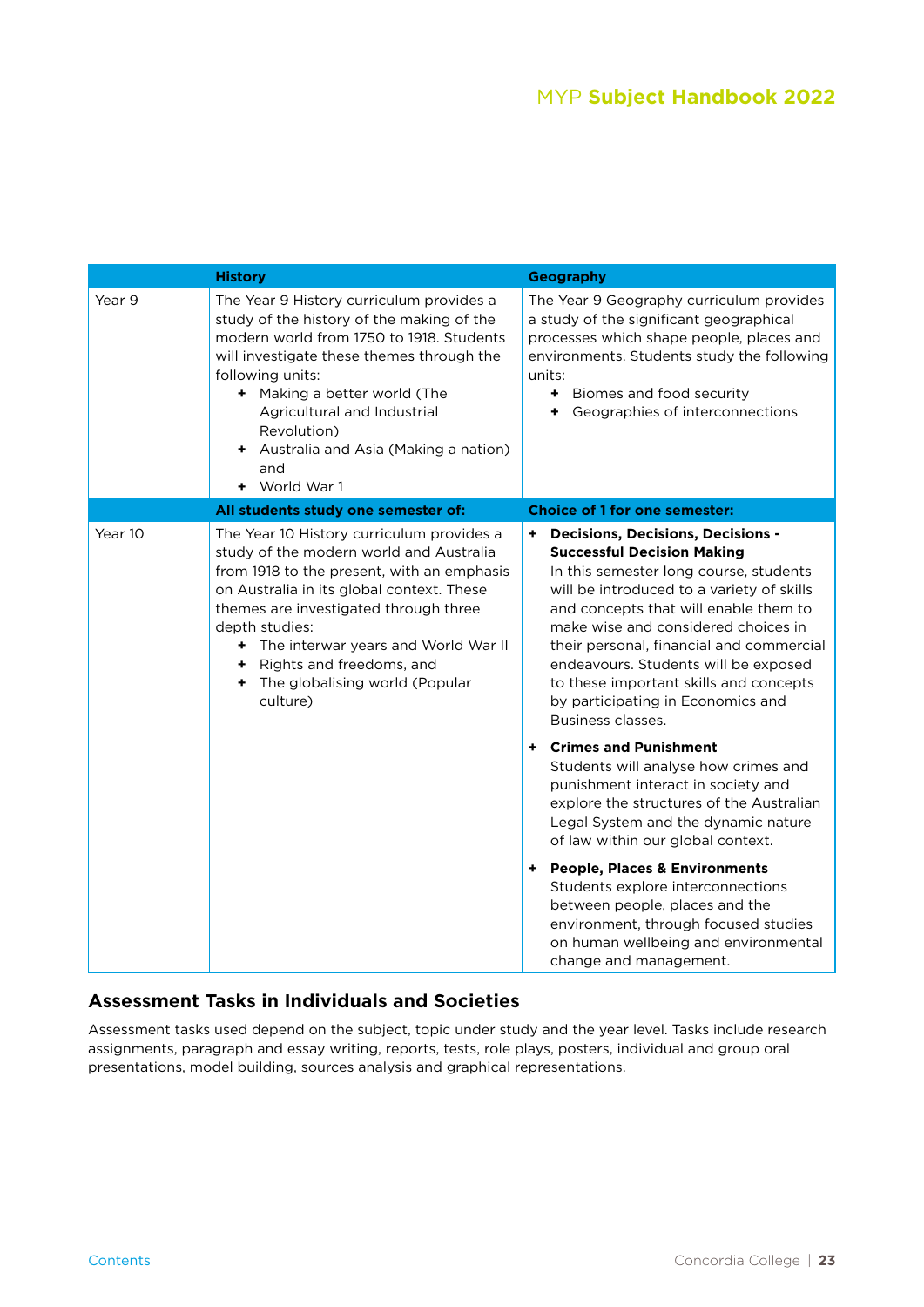### <span id="page-23-0"></span>Language and Literature: English

#### **Overview**

The study of Language and Literature has a double role to play.

- **+** It provides the basic tools of communication by enabling efficient learning of all subjects within the school, developing social contacts and encouraging self-expression.
- **+** It provides the study of a broad variety of forms of expression through language by: fulfilling cultural and intercultural roles; influencing the personal, moral and spiritual development of the student through literature; and deepening the student's understanding of human nature and values.

#### **Aims**

The aims of the Language and Literature program are to encourage the students to:

- **+** Use the language as a vehicle for thought, creativity, reflection, learning and self-expression
- **+** Use language as a tool for personal growth, social interaction and for developing relationships
- **+** Comprehend aspects of their own culture and those of other cultures by exploring the interdependence of human beings through a variety of works
- **+** Explore the many facets of the language through the use of media and information technology
- **+** Develop the skills involved in speaking, listening, reading, writing and viewing in a variety of contexts
- **+** Read widely and develop a lifelong interest in reading; develop a critical and creative approach to studying literature
- **+** Consider the role of literature both culturally and historically.

Language and Literature is a developmental subject, and building on the existing skills of each individual student is of foremost concern. The following list of skills and concepts is a general guide to the content of the courses at different levels in the middle school. All of the aims and objectives of the course are addressed in each year level, with an increasing degree of complexity and sophistication.

|                           | Years 7 and 8                                                                                                                    | <b>Years 9 and 10</b>                                                                                          |
|---------------------------|----------------------------------------------------------------------------------------------------------------------------------|----------------------------------------------------------------------------------------------------------------|
| Prose Texts               | Understanding character, plot and<br>setting; analysing issues raised in texts;<br>developing independence in reading<br>choice. | Understanding the social context of texts<br>and readers; understanding the ways texts<br>position readers.    |
| Visual and Media<br>Texts | Analysing the way films tell stories;<br>reading and understanding features of a<br>variety of media texts                       | Developing more sophisticated skills in<br>film analysis; studying the techniques of<br>advertising.           |
| Poetry Texts              | Understanding poetic techniques<br>through different forms of poetry - haiku,<br>acrostics, cinquains, and so on.                | Developing sophistication in analysing the<br>effects of language; understanding more<br>complex poetic forms. |

#### **Listening, reading, viewing**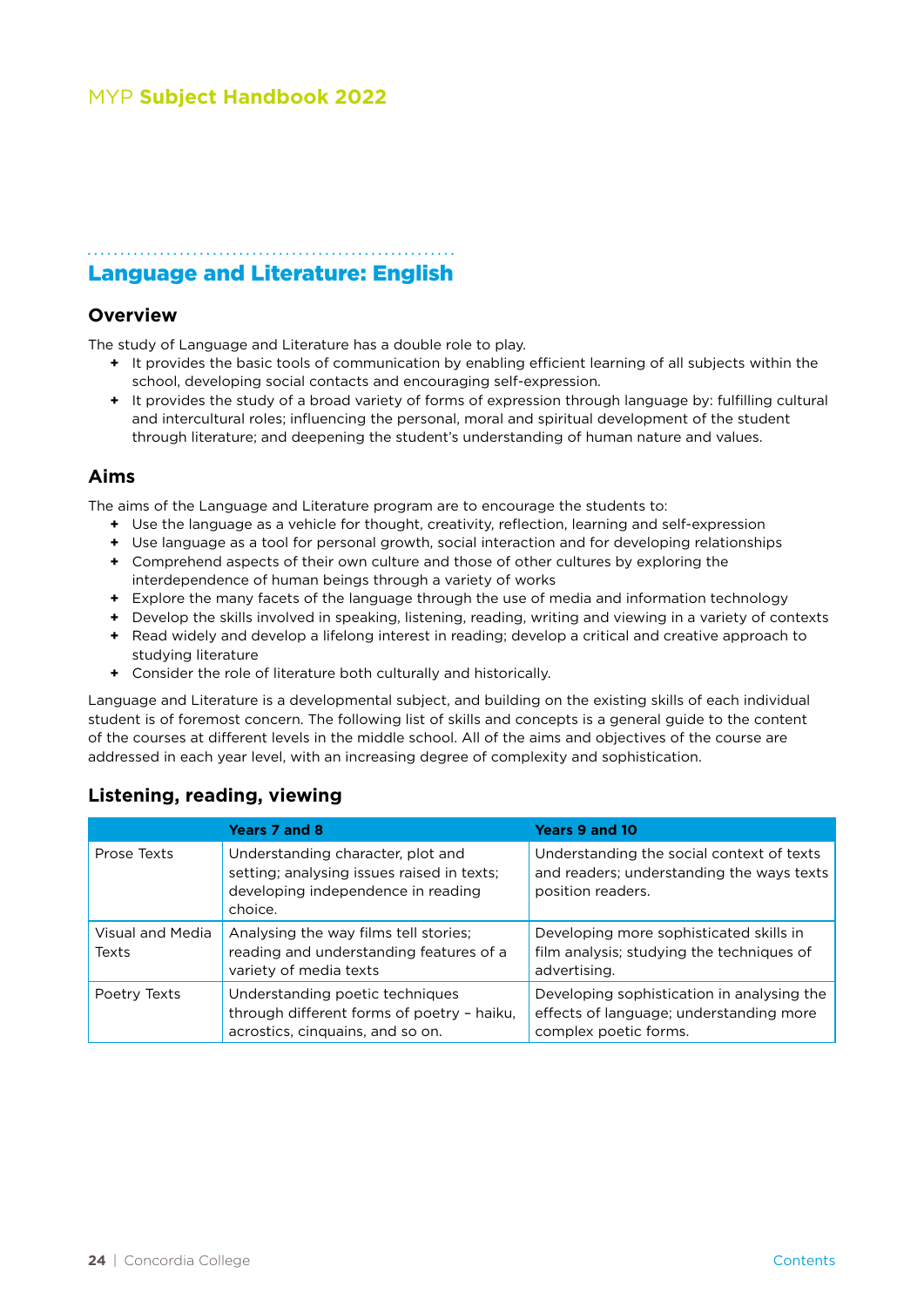### **Speaking, writing, responding**

|                         | Years 7 and 8                                                                                                                       | <b>Years 9 and 10</b>                                                                                                |
|-------------------------|-------------------------------------------------------------------------------------------------------------------------------------|----------------------------------------------------------------------------------------------------------------------|
| Narrative writing       | Developing an understanding of concepts<br>such as setting, character and plot;<br>planning, drafting and publishing work.          | Writing in genre - for example, science<br>fiction, fantasy, gothic; writing play<br>scripts; writing a short story. |
| Personal writing        | Journal writing, letter writing, 'blogging',<br>reflection, and poetry writing                                                      | Developing personal projects, writing<br>personal recounts.                                                          |
| Essay writing           | Writing in paragraphs, structuring ideas,<br>and developing topic sentences.                                                        | Constructing a convincing argument<br>using evidence; writing a balanced and<br>objective essay on a social issue.   |
| Oral<br>presentations   | Working in small groups; developing<br>confidence in front of others; interviewing<br>others and working in groups.                 | Delivering a sustained formal speech<br>using appropriate cues; developing a<br>sophisticated awareness of audience. |
| Functional<br>writing   | Developing skills in writing different text<br>types such as sport journalism, 'Behind<br>the News' reports, letters, recipes, etc. | Developing skills in writing such texts as<br>resumes and applications; referencing<br>work correctly.               |
| Responding to<br>texts  | Responding thoughtfully, creatively<br>and critically to texts; comparing and<br>contrasting texts with each other.                 | Responding with critical awareness to a<br>range of texts; analysing the social and<br>cultural contexts of texts.   |
| Language and<br>grammar | Improving spelling, punctuation, sentence<br>construction, paragraphing, note-taking<br>and handwriting.                            | Consolidating skills in editing and<br>proofreading own work.                                                        |

#### **Year 10 English**

Year 10 English focuses on developing students' literacy skills through a range of spoken, written and visual texts. A range of different genres, themes and topics are explored to help provide students and meet their needs of development of English skills. During Term 3, students in Year 10 will be offered flexibility of choice within the program, to better personalise their learning experience. This will include options to further explore a specific genre, theme or type of text.

#### **Sample texts**

The Year 7 teachers select texts appropriate to the integrated units of work their classes are studying. Year 8, 9 and 10 teachers select texts suitable for their classes from a varied collection in the school library. At each year level there will be some texts with a focus on indigenous perspectives, and some texts with a focus on Asia, in keeping with the requirements of the Australian Curriculum. Texts that have been recently taught are: *Boy Overboard, Red Dog, Holes, Ugly* (Years 7 and 8); *The Curious Incident of the Dog in the Night-time, Jasper Jones, Maus* (Years 9 and 10).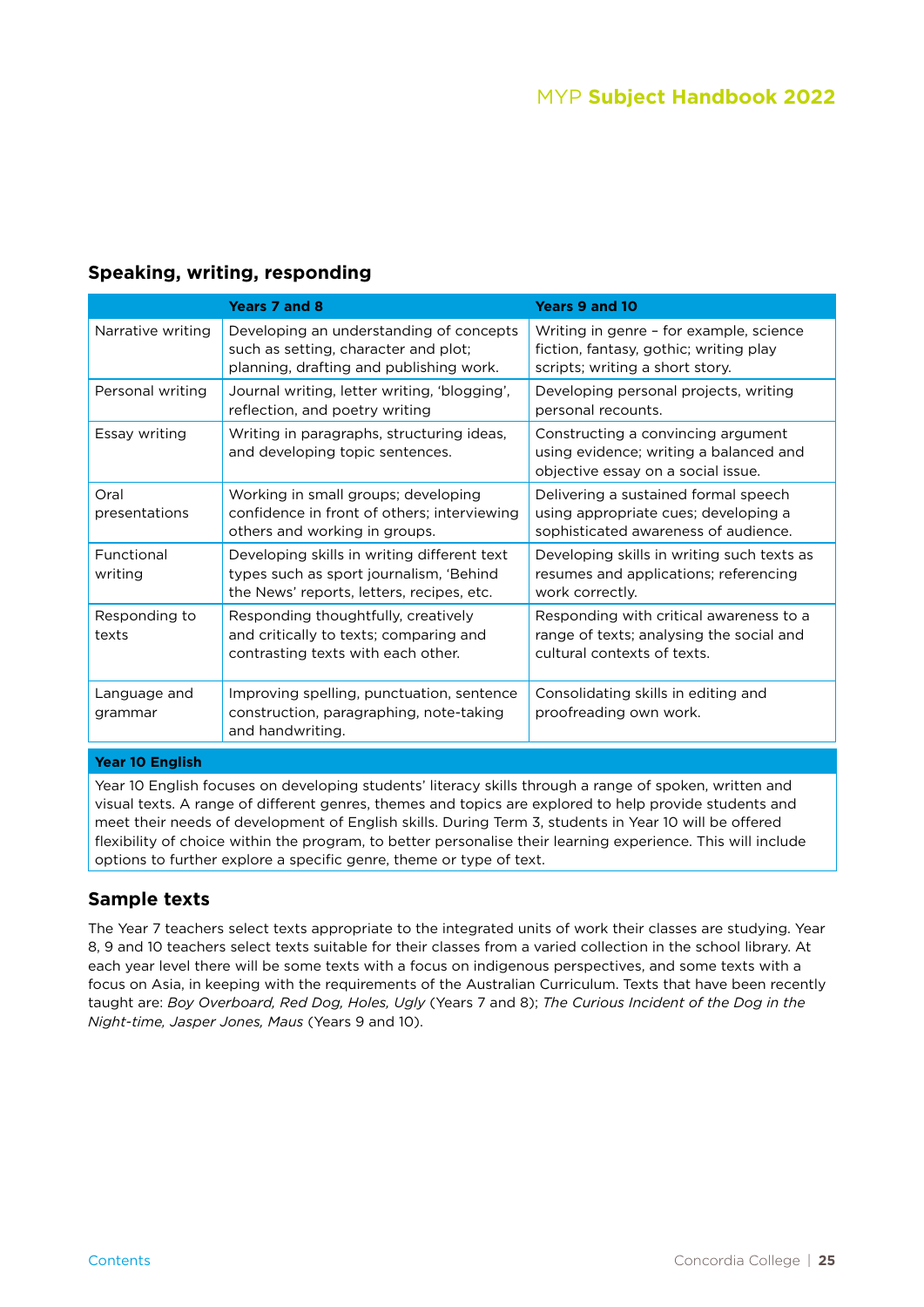#### <span id="page-25-0"></span>Language Acquisition

The Language Acquisition subjects (non-mother-tongue languages) in the MYP at Concordia College are German and Chinese.

#### **Overview**

The overarching aim of teaching and learning languages is to enable the student to become a critical and competent communicator. The objectives of MYP Language Acquisition encompass the factual, conceptual, procedural and metacognitive dimensions of knowledge. The student's knowledge and understanding will be developed through:

- **+** learning language
- **+** learning through language
- **+** learning about language (Halliday 1985).

Language Acquisition in the MYP aims to develop a respect for, and understanding of, other languages and cultures, and is equally designed to equip the students with a skills base to facilitate further language learning.

#### **Language Acquisition Pathway**

| Year level | <b>MYP Phases</b> |
|------------|-------------------|
| Year 7     |                   |
| Year 8     | 1 and/or 2        |
| Year 9     | C                 |
| Year 10    | 4                 |

Language learning is recognised as a developmental process in which students have opportunities to build on prior knowledge and skills in order to help them progress to the next phase of language development.

After completion of Phase 4, students can make the transition into SACE Continuers (German or Chinese), or undertake SACE Beginners French.

Students with special learning needs or those who come to school after Year 8 are catered for through formal differentiation.

#### **Aims**

Students are encouraged to become "critical and competent communicators" by:

- **+** gain proficiency in an additional language while supporting maintenance of their mother tongue and cultural heritage
- **+** develop a respect for, and understanding of, diverse linguistic and cultural heritages
- **+** develop the student's communication skills necessary for further language learning, and for study, work and leisure in a range of authentic contexts and for a variety of audiences and purposes
- **+** enable the student to develop multiliteracy skills through the use of a range of learning tools, such as multimedia, in the various modes of communication
- **+** enable the student to develop an appreciation of a variety of literary and non-literary texts and to develop critical and creative techniques for comprehension and construction of meaning
- **+** enable the student to recognize and use language as a vehicle of thought, reflection, self-expression and learning in other subjects, and as a tool for enhancing literacy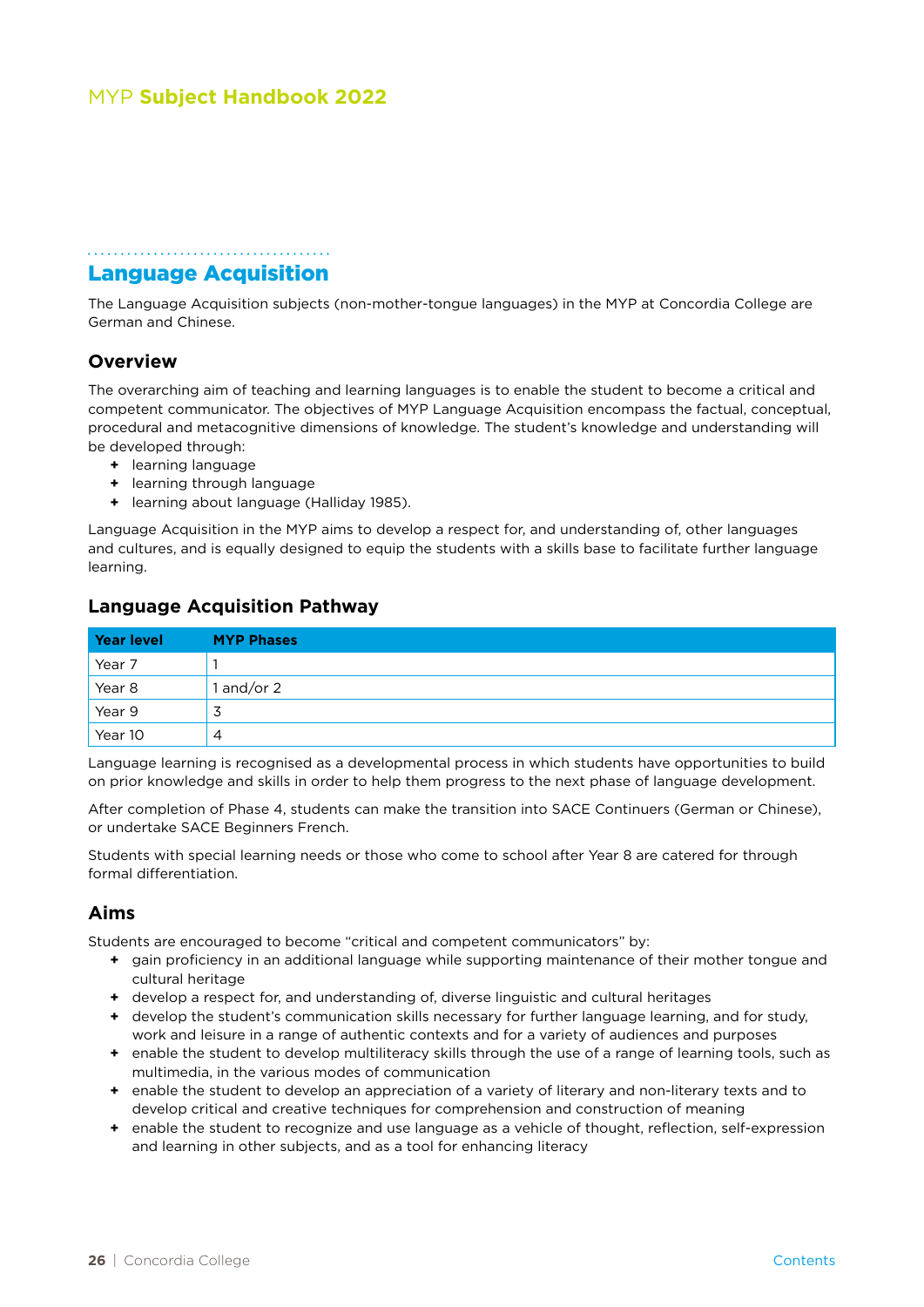- **+** enable the student to understand the nature of language and the process of language learning, which comprises the integration of linguistic, cultural and social components
- **+** offer insight into the cultural characteristics of the communities where the language is spoken
- **+** encourage an awareness and understanding of the perspectives of people from own and other cultures, leading to involvement and action in own and other communities
- **+** foster curiosity, inquiry and a lifelong interest in, and enjoyment of, language learning.

#### **Units of Learning in German**

| Year 7 (& Year 8) Phase 1 Year 8 Phase 2                                                                                                                                                                                               |                                                                                        | Year 9 Phase 3                                                                                                                                                                                              | Year 10 Phase 4                                                                                                                                                                                                                                    |
|----------------------------------------------------------------------------------------------------------------------------------------------------------------------------------------------------------------------------------------|----------------------------------------------------------------------------------------|-------------------------------------------------------------------------------------------------------------------------------------------------------------------------------------------------------------|----------------------------------------------------------------------------------------------------------------------------------------------------------------------------------------------------------------------------------------------------|
| meeting people<br>٠<br>German-speaking<br>٠.<br>countries<br>introducing self<br>$+$<br>numbers<br>colours<br>family<br>+ pets and animals<br>school and classroom<br>+ celebrations and<br>elective themes<br>+ free time and hobbies | my region<br>٠<br>food and health<br>٠<br>my city<br>۰<br>fashion and<br>٠<br>shopping | you, your family and<br>÷.<br>friends<br>daily routine<br>٠<br>festivals and<br>٠<br>celebrations<br>the media<br>٠<br>hobbies and weather<br>٠<br>migration (German<br>٠<br>settlement in SA:<br>Hahndorf) | where and how I live<br>÷.<br>the environment<br>÷<br>(environmental<br>problems and<br>solutions)<br>tourism in<br>٠<br>Germany (focus on<br>Duesseldorf and<br>Berlin)<br>school and future<br>٠<br>aspirations<br>problems young<br>people face |

#### **Chinese Curriculum**

Studying Chinese at Concordia is an intercultural approach to language learning and teaching. The language is taught within cultural contexts. Students are encouraged to use the language in everyday situations. A variety of Chinese language texts are reviewed with the language learned to apply to students' own contexts.

They learn about the Chinese language in a wide range of authentic applications which reflect the Chinese culture as it is today. The teaching is designed to develop their listening, speaking, reading and writing skills. Students are encouraged to develop the skills necessary to become independent learners. Units of learning in Year 7 are *My Friend & Myself* and *My Family and Chinese Characters.* Units of learning beyond Year 7 are presently being developed.

The benefits of studying Chinese puts students in good stead as future leaders.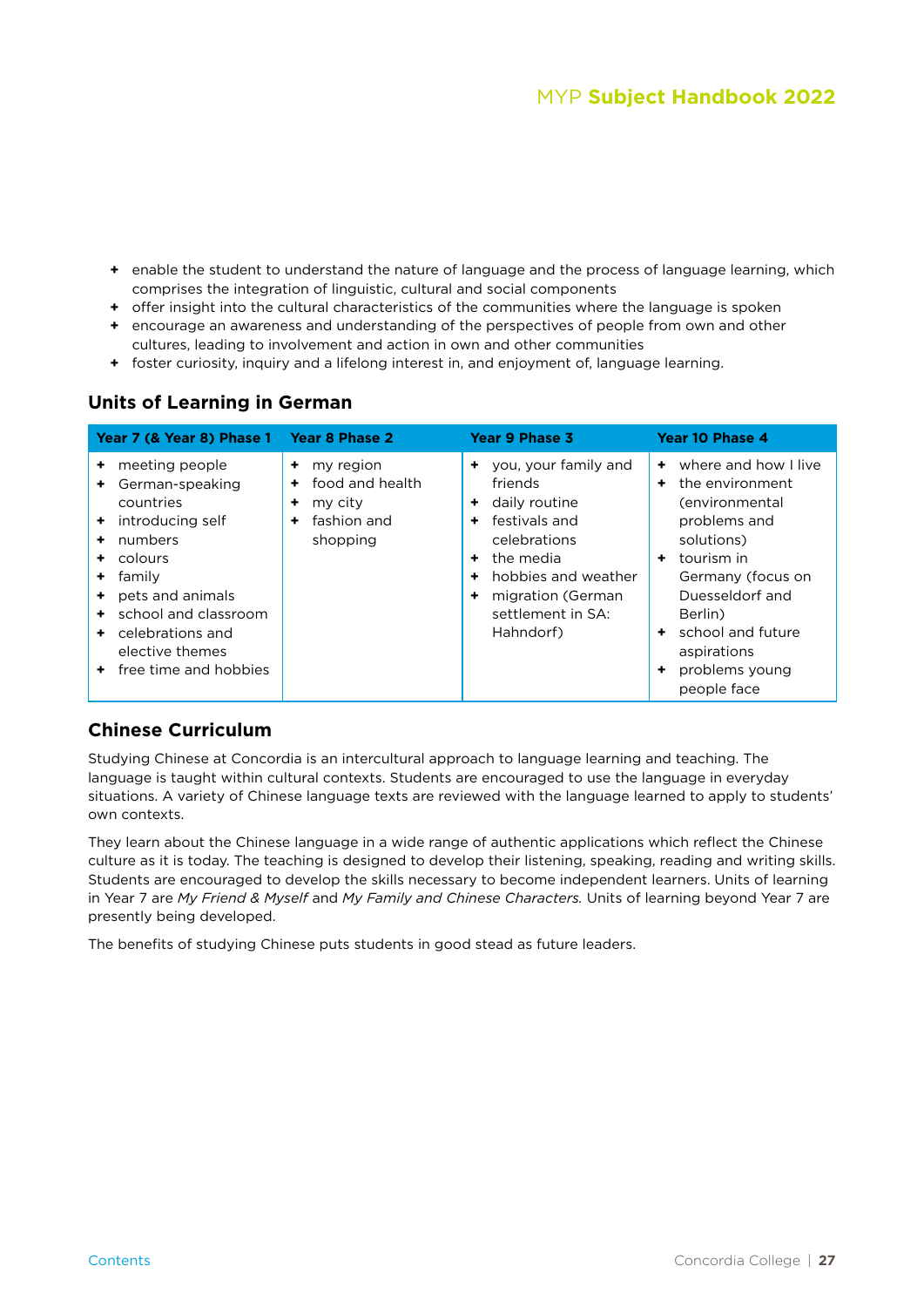#### <span id="page-27-0"></span>**Mathematics**

### **Overview**

MYP mathematics aims to give students an appreciation of the usefulness, power and beauty of the subject. The language of mathematics enables people to model events and situations and provides a key to understanding the world in which we live. A study of mathematics also provides the opportunity to study the language of mathematics for its own sake.

With the rapid pace of technological development, it is difficult to foresee the mathematical knowledge that students will need during their lifetime. Therefore, it is essential that students are equipped with a solid base of mathematical knowledge, related skills and attitudes to enable them to adapt as their needs arise.

#### **Aims**

The aims of MYP mathematics state in a general way what the teacher may expect to teach or do and what the student may expect to experience or learn.

The aims of teaching and learning mathematics are to encourage and enable students to:

- **+** recognize that mathematics permeates the world around us
- **+** appreciate the usefulness, power and beauty of mathematics
- **+** enjoy mathematics and develop patience and persistence when solving problems
- **+** understand and be able to use the language, symbols and notation of mathematics
- **+** develop mathematical curiosity and use inductive and deductive reasoning when solving problems
- **+** become confident in using mathematics to analyse and solve problems both in school and in real-life situations
- **+** develop the knowledge, skills and attitudes necessary to pursue further studies in mathematics
- **+** develop abstract, logical and critical thinking and the ability to reflect critically upon their work and the work of others
- **+** develop a critical appreciation of the use of information and communication technology in mathematics
- **+** appreciate the international dimension of mathematics and its multicultural and historical perspectives.

#### **Assessment tasks in Mathematics**

A variety of assessment tasks are used, such as projects, investigations (directed and open-ended), oral presentations, class tests and examinations.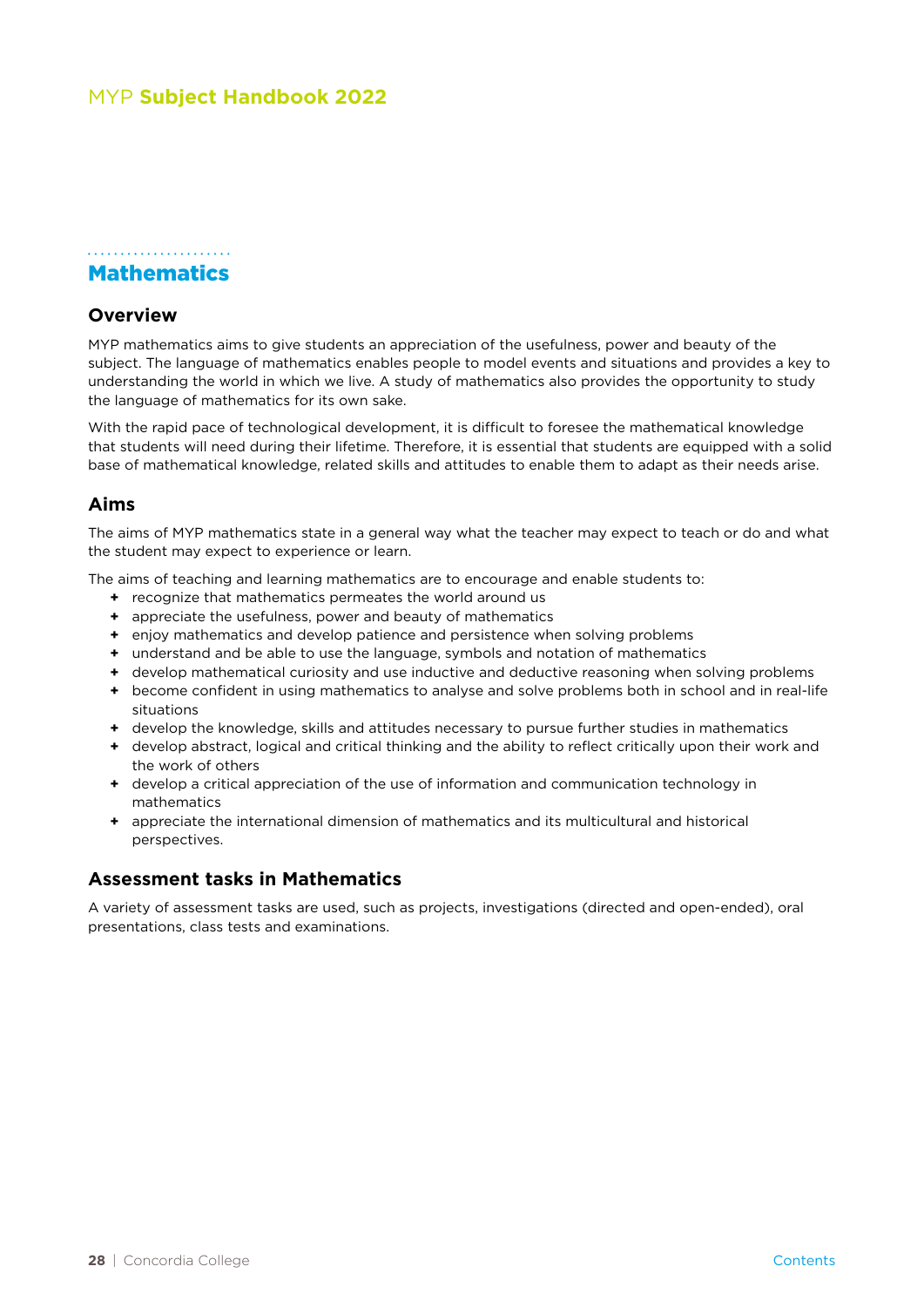|                               | Year <sub>7</sub>                                                                                                                                                                                                                                                                                          | Year <sub>8</sub>                                                                                                                                                                                                                                                                                                                                                        | Year 9                                                                                                                                                                                                                                                                                                                                                            |
|-------------------------------|------------------------------------------------------------------------------------------------------------------------------------------------------------------------------------------------------------------------------------------------------------------------------------------------------------|--------------------------------------------------------------------------------------------------------------------------------------------------------------------------------------------------------------------------------------------------------------------------------------------------------------------------------------------------------------------------|-------------------------------------------------------------------------------------------------------------------------------------------------------------------------------------------------------------------------------------------------------------------------------------------------------------------------------------------------------------------|
| Number                        | Number and place value:<br>prime numbers, perfect<br>square numbers, mental and<br>written computation, integers<br>Real numbers: fractions,<br>decimals, percentages, simple<br>ratios<br><b>Money and financial</b><br>mathematics: 'best buys'                                                          | Number and place value:<br>index notation, integers<br>Real numbers: decimals,<br>irrational numbers,<br>percentages, rates and<br>ratios<br><b>Money and financial</b><br>mathematics: profit and<br>loss                                                                                                                                                               | <b>Real numbers: direct</b><br>proportion, index laws,<br>scientific notation<br><b>Money and financial</b><br>mathematics: simple interest                                                                                                                                                                                                                       |
| Algebra                       | Patterns and algebra:<br>variables, algebraic terms and<br>expressions<br><b>Linear and non-linear</b><br>relationships: coordinates,<br>Cartesian plane, simple linear<br>equations, graphs                                                                                                               | Patterns and algebra:<br>expanding and factorising<br>algebraic expressions<br><b>Linear and non-linear</b><br>relationships: plotting<br>linear relationships, solving<br>linear equations                                                                                                                                                                              | Patterns and algebra: positive<br>integral indices, zero index,<br>expansion of algebraic<br>expressions, binomials<br><b>Linear and non-linear</b><br>relationships: distance<br>between two points, gradient,<br>midpoint, sketching linear<br>graphs and simple non-linear<br>relationships                                                                    |
| Geometry and<br>Trigonometry  | Using units of measurement:<br>areas of rectangles, triangles<br>and parallelograms, volumes<br>of rectangular prisms<br><b>Shape:</b> drawing prisms and<br>solids<br>Location and transformation:<br>translations, reflections,<br>rotations<br><b>Geometric reasoning:</b><br>triangles, parallel lines | <b>Using units of</b><br>measurement: units of<br>measurement for area<br>and volume, conversions,<br>perimeters and areas<br>of parallelograms and<br>rhombuses, circumference<br>and area of a circle, volume<br>of prisms, formulas and<br>volume, duration of time<br><b>Geometric reasoning:</b><br>congruence,<br>transformations, properties<br>of quadrilaterals | Using units of measurement:<br>areas of composite shapes,<br>surface area and volume of<br>cylinders, right prisms, time<br>scales and intervals<br><b>Geometric reasoning:</b><br>similarity, ratio and scale<br>factors<br><b>Pythagoras and</b><br>trigonometry: Pythagoras'<br>Theorem, similarity and sine,<br>cosine and tangent ratios                     |
| Statistics and<br>Probability | <b>Chance:</b> sample spaces,<br>probabilities<br>Data representation and<br>interpretation: continuous<br>data, data displays, mean,<br>median, mode, range                                                                                                                                               | <b>Chance:</b> probability,<br>complementary events<br><b>Data representation</b><br>and interpretation:<br>representative data, effect<br>of individual data values                                                                                                                                                                                                     | <b>Chance:</b> listing outcomes for<br>two-step experiments, relative<br>frequencies, probabilities,<br>'and' and 'or', population<br>means and medians<br>Data representation and<br>interpretation: collecting<br>data from secondary sources,<br>stem-and-leaf plots, skewed,<br>symmetric and bi-modal data,<br>compare data displays, census<br>and sampling |
| Discrete<br>Mathematics       |                                                                                                                                                                                                                                                                                                            | <b>Chance:</b> two-way tables<br>and Venn diagrams                                                                                                                                                                                                                                                                                                                       | <b>Chance:</b> tree diagrams and<br>arrays                                                                                                                                                                                                                                                                                                                        |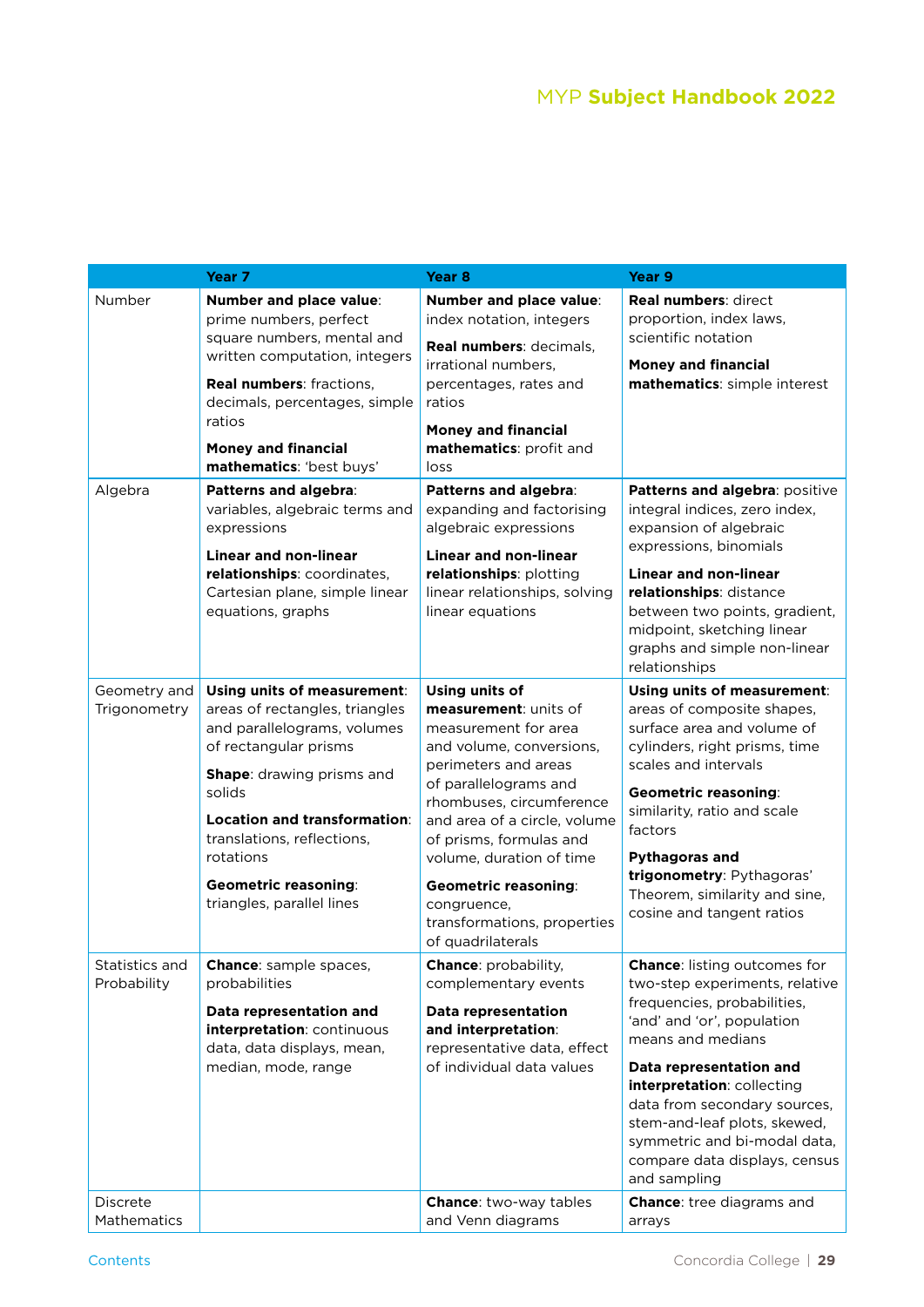|                                | Year 10                                                                                                                                                                                                                                |                                                                                                                                        |  |
|--------------------------------|----------------------------------------------------------------------------------------------------------------------------------------------------------------------------------------------------------------------------------------|----------------------------------------------------------------------------------------------------------------------------------------|--|
|                                | <b>Extension Mathematics</b>                                                                                                                                                                                                           | <b>Mathematics</b>                                                                                                                     |  |
| Number                         | <b>Real numbers:</b> rational and irrational<br>numbers (ext), surds and fractional indices,<br>laws of logarithms (ext)                                                                                                               | Real numbers: whole numbers, fractions,<br>decimals, percentages, ratios, scale<br>diagrams, maps                                      |  |
|                                | Money and financial mathematics:<br>compound interest using digital<br>technologies                                                                                                                                                    | <b>Money and financial mathematics: money,</b><br>simple & compound interest, profit & loss,<br>earning & spending                     |  |
| Algebra                        | Patterns and algebra: factorising algebraic<br>expressions, simplify algebraic products                                                                                                                                                | Patterns and algebra: substitute values<br>into formulas                                                                               |  |
|                                | and quotients, simple algebraic fractions,<br>expanding binomial products, factorising<br>monic quadratic expressions, substitute<br>values into formulas                                                                              | Linear and non-linear relationships:<br>reading and interpreting graphs                                                                |  |
|                                | Linear and non-linear relationships:<br>solving linear equations, linear inequalities,<br>simultaneous equations, problems involving<br>parallel and perpendicular lines, simple<br>algebraic fractions, simple quadratic<br>equations |                                                                                                                                        |  |
| Geometry and<br>Trigonometry   | Using units of measurement: surface<br>area and volume of prisms, cylinders and<br>composite solids                                                                                                                                    | <b>Using units of measurement: units of</b><br>measurement, measuring devices, scale and<br>ratio, time and rates, perimeter and area, |  |
|                                | <b>Geometric reasoning: proofs involving</b><br>congruent triangles and angle properties,<br>applying logical reasoning to proofs                                                                                                      | volume and capacity                                                                                                                    |  |
|                                | Pythagoras and trigonometry: solving<br>right-angled triangle problems, angles of<br>elevation and depression                                                                                                                          |                                                                                                                                        |  |
| Statistics and<br>Probability  | <b>Chance:</b> two- and three-step chance<br>experiments, probabilities, independence,<br>investigate conditional statements                                                                                                           | Data representation and interpretation:<br>recognising and reading data and the<br>representation of data or related statistics,       |  |
|                                | Data representation and interpretation:<br>quartiles and interquartile range, box plots,<br>histograms, dot plots, scatterplots, bivariate<br>numerical data, representative data                                                      | identifying the purpose of data, variety of<br>uses of data                                                                            |  |
| <b>Discrete</b><br>Mathematics |                                                                                                                                                                                                                                        |                                                                                                                                        |  |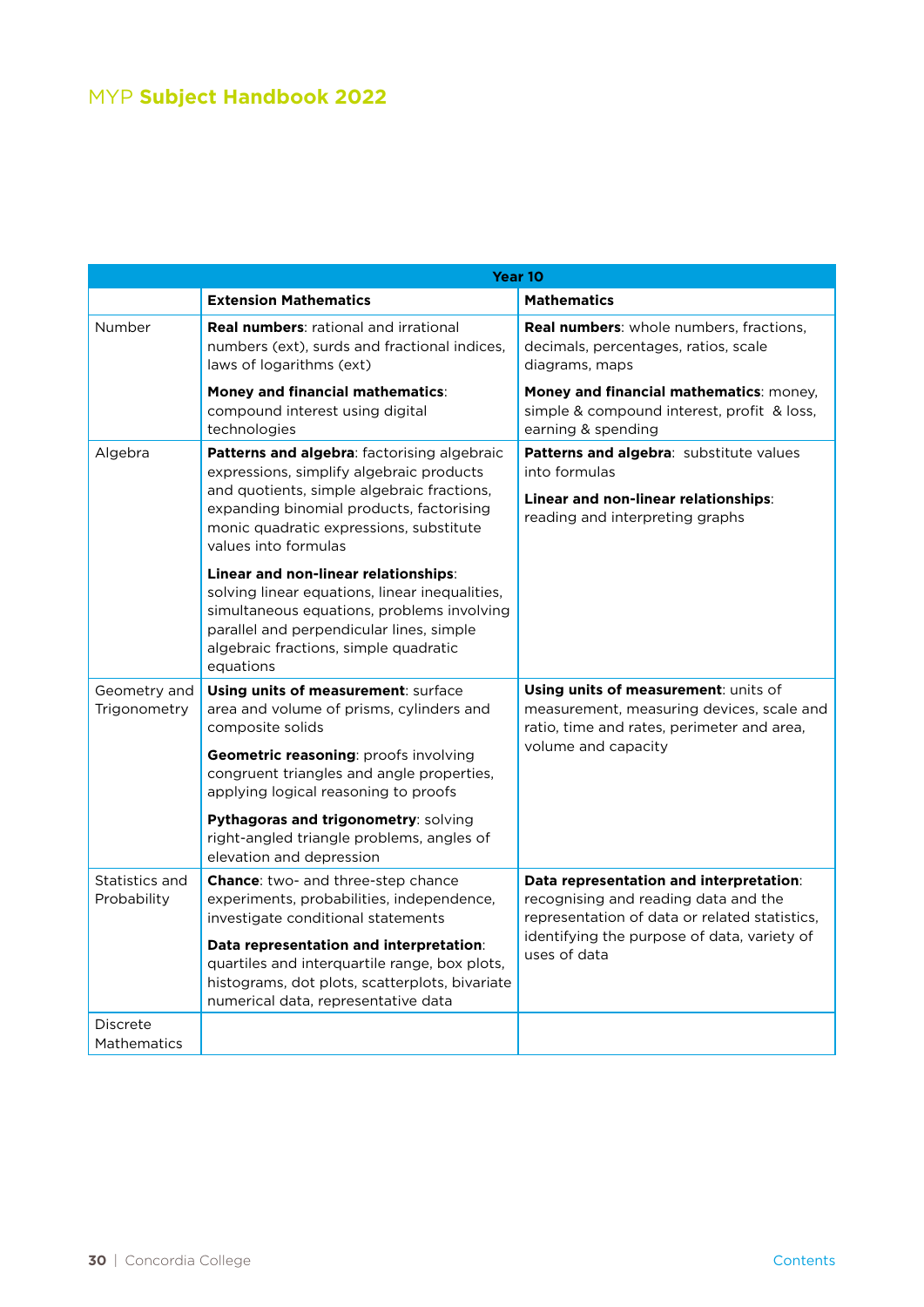## <span id="page-30-0"></span>Physical and Health Education

#### **Overview**

Physical Education in Years 7, 8 and 9 at Concordia College, is an activity-based program designed to educate toward good life habits. A variety of sports and activities is included to provide a broad range of coordination and skill development. Within the practical component, there is also an emphasis on integrating basic understandings in relation to physiological, biomechanical and skill learning concepts that are relevant to practical performance. At Year 10 the practical emphasis is similar but there is more lesson time given to developing theoretical and physiological knowledge in preparation for Senior School Physical Education studies.

#### **Aims**

The aims of the teaching and study of physical education are to encourage and enable the student to develop:

- **+** an appreciation and understanding of the value of physical education and its relationship to a healthy, balanced lifestyle
- **+** an interest in the promotion of health and wellness
- **+** sufficient theoretical understanding to be able to plan for safe and efficient fitness development within their chosen sport
- **+** the motivation to participate fully in all aspects of physical education
- **+** their optimal level of physical fitness
- **+** effective communication strategies, verbal, non-verbal and written
- **+** the inter-personal skills and understandings necessary to participate successfully in a variety of physical activities – for example: learning, practising, refining, adapting, thinking, interacting
- **+** the ability to reflect critically on all aspects of physical education, including being a critical performer
- **+** an understanding of international perspectives on physical activity, sport and health education
- **+** a lifelong interest in enjoyment of physical activities as a participant.

#### **Year 7**

Practical focus is mainly on sports that form part of the College's extra-curricular offerings. Theory work in the Year 7 course is associated with the practical topics. Students are required to complete one assignment per term. There will also be regular written reflection exercises required of students. Assessment focus incorporates practical performance, planning for performance, analysis of progress and theoretical understandings.

#### **Year 8 & 9**

Practical focus gradually shifts through a broader range of sport and activities. As students move through Year 8 and 9 PE, the course becomes more student driven with assessment incorporating more elements of peer interaction, peer instruction and collaboration. Theory work in the Year 8 and 9 courses is associated with the practical topics. Students are required to complete one assignment per term. There will also be regular written reflection exercises required of students. Assessment focus incorporates practical performance, planning for performance, analysis of progress and theoretical understandings.

#### **Year 10**

Year 10 Physical Education focuses on developing students' health and wellbeing through both practical and academic education. Practical involvements target activity commonly undertaken in adult life as recreational/social pursuits, while the academic development centres on growing student knowledge for healthy lifestyle and wellness in adulthood. During Semester 2, students will be offered flexibility of choice within the program, to better personalise their learning experience. This will include options to further explore 'health and wellbeing' related concepts.

#### **Assessment Tasks in Physical Education**

Assessment tasks in practical topics will include written responses and reflections, audio-visual presentations, peer instruction, collaborative group work and meeting procedural requirements relevant to lessons/homework. Achievement will be against a rubric in each of the four criteria within the IB MYP Physical Education framework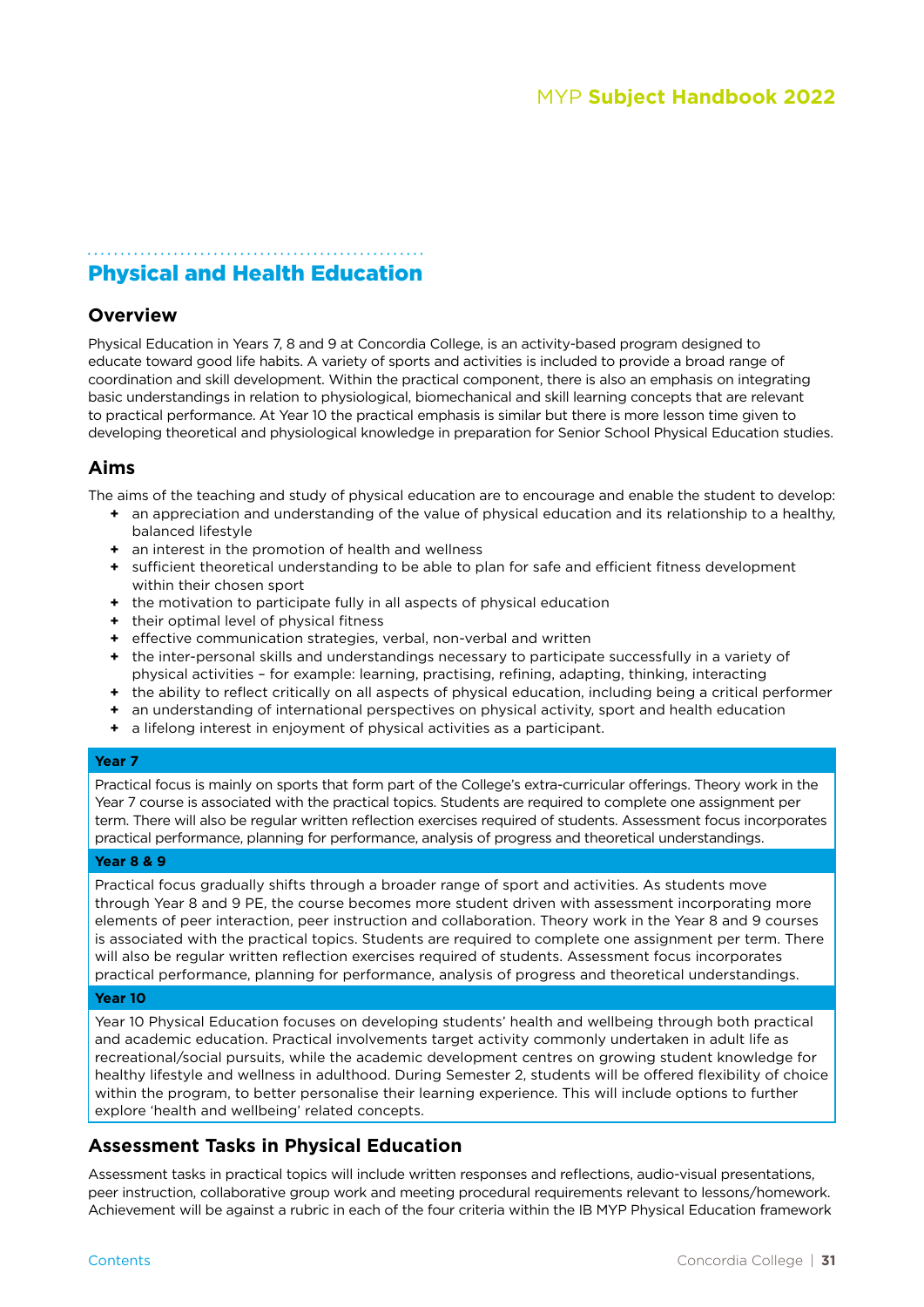#### <span id="page-31-0"></span>. . . . . . . . . . . . . . . Sciences

# **Overview**

The sciences and their methods of investigation offer a way of learning through inquiry that can contribute to the development of an analytical and critical way of thinking. Science emphasises the role of inquiry and encourages the development of not only scientific inquiry skills but also transferable thinking skills.

#### **Aims**

The aims of the teaching and study of science encourage and enable students to:

- **+** develop inquiring minds and curiosity about science and the natural world
- **+** acquire knowledge, conceptual understanding and skills to solve problems and make informed decisions in scientific and other contexts
- **+** develop skills of scientific inquiry to design and carry out scientific investigations and evaluate scientific evidence to draw conclusions
- **+** communicate scientific ideas, arguments and practical experiences accurately in a variety of ways
- **+** think analytically, critically and creatively to solve problems, judge arguments and make decisions in scientific and other contexts
- **+** appreciate the benefits and limitations of science and its application in technological developments
- **+** understand the international nature of science and the interdependence of science, technology and society, including the benefits, limitations and implications imposed by social, economic, political, environmental, cultural and ethical factors
- **+** demonstrate attitudes and develop values of honesty and respect for themselves, others, and their shared environment.

All students do General Science at Years 7, 8 and 9. At Year 10 students study either Science or Scientific Studies. All science courses are outlined by the Australian Curriculum. Scientific Studies is a less mathematical science course and students enter this course by teacher recommendation.

| Year <sub>7</sub> |                                                                                                                                                                                                        | Year <sub>8</sub>                         |                                                                                                                                                                             | Year 9           |                                                                                                                                                                                           | Year 10                    |                                                                                                                                                                                                   |
|-------------------|--------------------------------------------------------------------------------------------------------------------------------------------------------------------------------------------------------|-------------------------------------------|-----------------------------------------------------------------------------------------------------------------------------------------------------------------------------|------------------|-------------------------------------------------------------------------------------------------------------------------------------------------------------------------------------------|----------------------------|---------------------------------------------------------------------------------------------------------------------------------------------------------------------------------------------------|
| ٠<br>٠<br>٠<br>÷. | <b>Biological</b><br>classification<br>Food chains and<br>webs<br>Mixtures and<br>separation techniques<br><b>Astronomical Earth</b><br>Renewable and non-<br>renewable resources<br>Forces and simple | ٠<br>٠<br>$\ddot{\phantom{1}}$<br>÷.<br>٠ | + Cells and<br>microscopes<br>Body systems<br>Kinetic particle<br>theory of matter<br>Elements,<br>compounds and<br>mixtures<br><b>Chemical reactions</b><br>The rock cycle | ٠<br>٠<br>٠<br>٠ | Responding to<br>changes in the<br>environment<br>Flow of energy and<br>matter through<br>ecosystems<br>Atomic structure and<br>radioactivity<br>Energy and mass in<br>chemical reactions | ÷<br>٠<br>٠<br>÷<br>٠<br>٠ | Genetics<br>Evolution by natural<br>selection<br>Atomic structure,<br>properties and the<br>periodic table<br>Chemical reactions<br>and reaction rate<br>Origin of the universe<br>Global systems |
|                   | machines                                                                                                                                                                                               | ٠                                         | Energy                                                                                                                                                                      | ٠<br>٠<br>٠<br>٠ | Combustion, acids<br>and bases<br>Plate tectonics<br>Energy<br>transformation - light<br>Energy<br>transformation -<br>electricity                                                        | ٠<br>٠                     | Energy conservation,<br>transfer and<br>transformation<br>Motion in one<br>dimension, Newton's<br>laws of motion                                                                                  |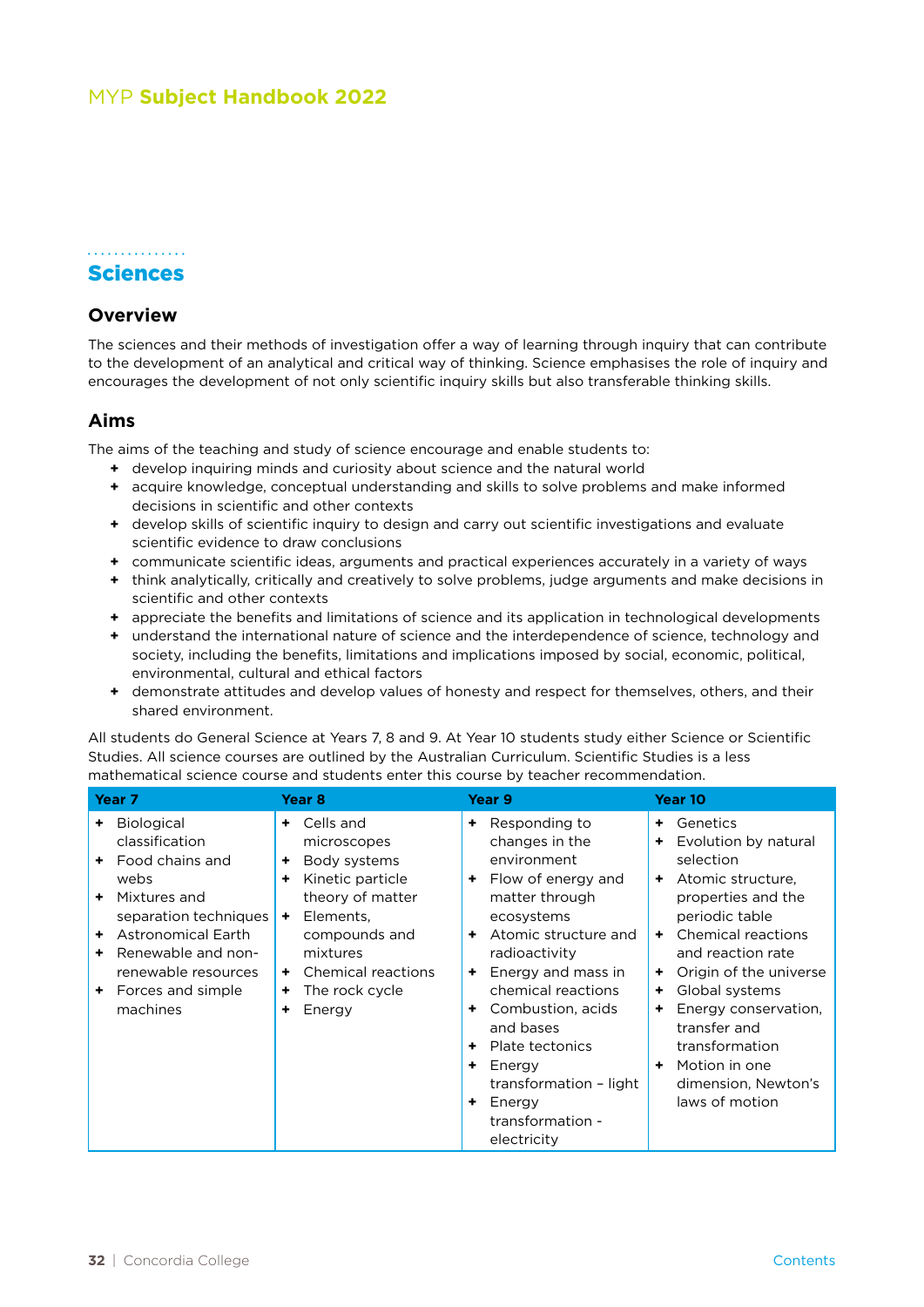# <span id="page-32-0"></span>ASSESSMENT CRITERIA

The following criteria are used in assessment. Note that not all assessment criteria are necessarily addressed in every task or assessment period.

| <b>Subject</b>                   | <b>Criterion A</b>           | <b>Criterion B</b>          | <b>Criterion C</b>           | <b>Criterion D</b>                                |
|----------------------------------|------------------------------|-----------------------------|------------------------------|---------------------------------------------------|
| Language and<br>literature       | Analysing                    | Organising                  | Producing text               | Using language                                    |
| Language<br>Acquisition          | Listening                    | Reading                     | Speaking                     | Writing                                           |
| Individuals and<br>societies     | Knowing and<br>understanding | Investigating               | Communicating                | Thinking critically                               |
| Sciences                         | Knowing and<br>understanding | Inquiring and<br>designing  | Processing and<br>evaluating | Reflecting on the<br>impacts of Science           |
| <b>Mathematics</b>               | Knowing and<br>understanding | Investigating<br>patterns   | Communicating                | Applying<br>mathematics in<br>real-world contexts |
| Arts                             | Knowing and<br>understanding | Developing skills           | Thinking creatively          | Responding                                        |
| Physical and health<br>education | Knowing and<br>understanding | Planning for<br>performance | Applying and<br>performing   | Reflecting<br>and improving<br>performance        |
| Design                           | Inquiring and<br>analysing   | Developing ideas            | Creating the<br>solution     | Evaluating                                        |
| <b>Christian Studies</b>         | Knowing                      | Investigating               | Analysing                    | Communicating                                     |
| MYP Personal<br>Project          | Planning                     | <b>Applying Skills</b>      | Reflecting                   |                                                   |
| Interdisciplinary                | Evaluating                   | Synthesising                | Reflecting                   |                                                   |
| <b>TOTAL</b>                     | 8                            | 8                           | 8                            | 8                                                 |
|                                  |                              |                             | <b>MAXIMUM POINTS</b>        | 32                                                |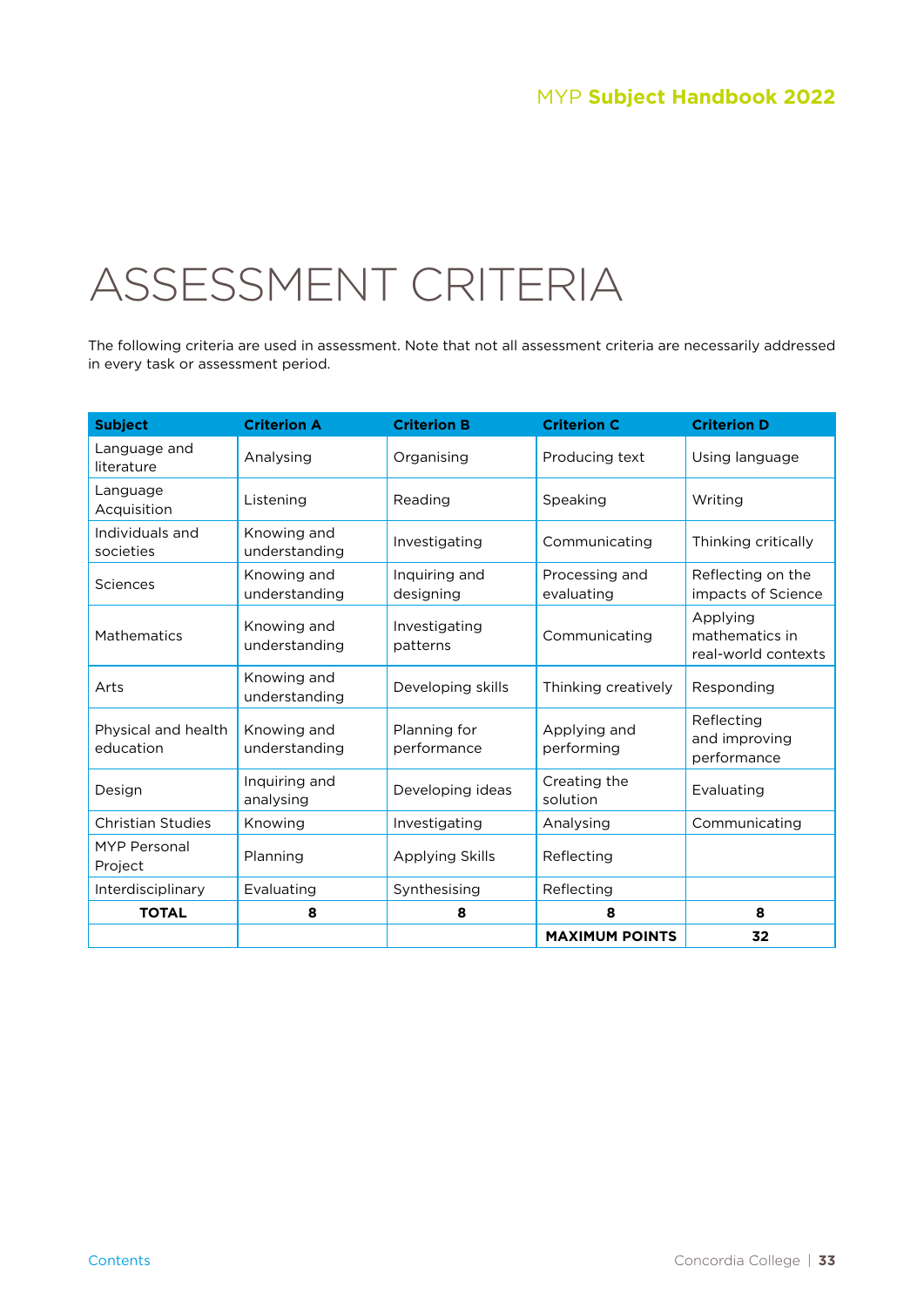# <span id="page-33-0"></span>THE PERSONAL PROJECT

The Personal Project is a student-centred and age-appropriate practical exploration in which students consolidate their learning throughout the programme. This long-term project is designed as an independent learning experience of approximately 25 hours. The personal project formally assesses students' Approaches to Learning skills for self-management, research, communication, critical and creative thinking, and collaboration.

The aims of the Personal Project is to encourage and enable students to:

- **+** Participate in a sustained, self-directed inquiry within a global context
- **+** Generate creative new insights and develop deeper understanding through in-depth investigation
- **+** Demonstrate the skills, attitudes and knowledge required to complete a project over an extended period of time
- **+** Communicate effectively in a variety of situations
- **+** Demonstrate responsible action through, or a result of, learning
- **+** Appreciate the process of learning and take pride in their accomplishments.

# THE PERSONAL LEARNING PLAN (PLP)

The PLP is a compulsory SACE Stage 1 subject, undertaken by all students at Concordia College, as a key component of the Year 10 Pastoral Care Program. Information about the PLP from the SACE Board website is included below.

The Personal Learning Plan (PLP) is a compulsory 10-credit subject. The PLP helps students plan for their future by helping them to:

- **+** make informed decisions about the subjects they will study in Years 11 and 12, and any course outside of school
- **+** decide on possible career choices and ideas for community service
- **+** discover how best to prepare for their career options and other goals.

Students study the PLP in Year 10 so that they can plan for successful SACE learning in Years 11 and 12. Students must achieve a C grade or better to successfully complete the PLP, and they have opportunities to add further evidence of learning at any stage during their SACE studies.

#### **Performance Standards**

The Personal Learning Plan performance standards describe five levels of achievement that are reported with the grades, A to E, at the student's completion of the subject.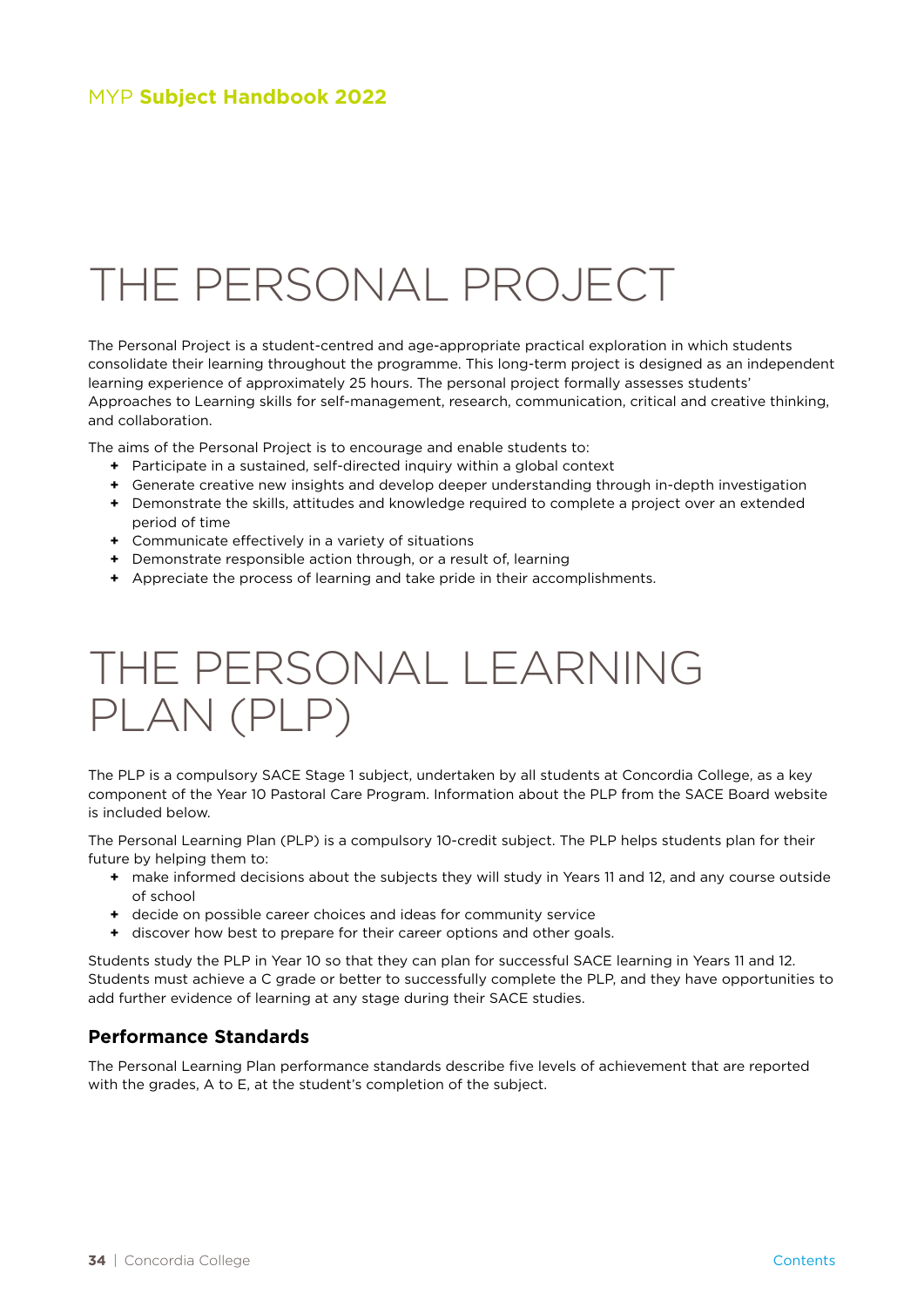# <span id="page-34-0"></span>HEADS OF DEPARTMENT / FACULTY

| <b>Director of Student Learning</b>     | Mr Paul Bannister |
|-----------------------------------------|-------------------|
| <b>Middle Years Learning Leader</b>     | Ms Emily Johnson  |
| Inclusive Learning Coordinator (Acting) | Mrs Stacey Grieve |
| <b>Careers/VET Coordinator</b>          | Mr Robert Gogel   |

#### **Heads of Faculty**

| Christian Studies                     | Mr Stewart Kleidon      |
|---------------------------------------|-------------------------|
| English (MYP Language and Literature) | Mr Christopher Finch    |
| Humanities                            | Ms Vanessa Narino-Terry |
| Language Acquisition                  | Mrs Kimberley Bennett   |
| Mathematics                           | Mr Anthony McCusker     |
| Physical Education                    | Mr David Serotzki       |
| Science                               | Dr Joanne Rogers        |

#### **Heads of Department**

| The Arts     |                 |
|--------------|-----------------|
| Art          | Ms Jane Robson  |
| Drama        | Ms Zoe Tidemann |
| <b>Music</b> | Mr Mathew Noble |
|              |                 |

| Design, Technology & Engineering | Mr Shane Beitz   |
|----------------------------------|------------------|
| Food Design                      | Ms Hannah Rosie  |
| Media                            | Ms Chrissie File |
| Digital Technologies             | Mr Matthew Smart |

*Design*